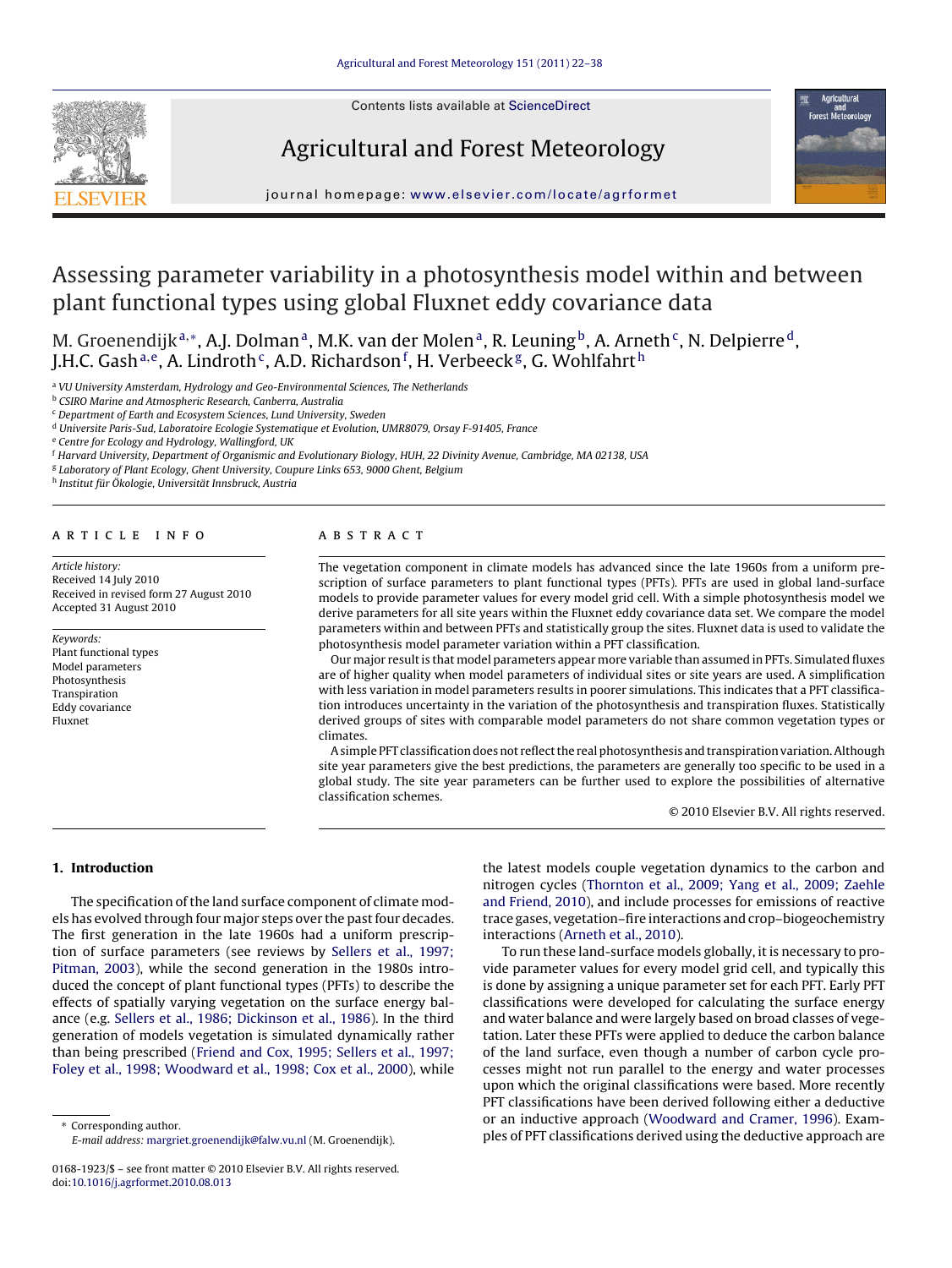<span id="page-1-0"></span>presented by [Box \(1996\),](#page-13-0) [Bonan et al. \(2002\)](#page-13-0) and [Sitch et al. \(2003\).](#page-15-0) Here the criteria for PFTs are based on climatic limitations such as temperature, precipitation and length of the growing season. These PFTs are subjectively classified based on a general understanding of processes. With the inductive approach [\(Woodward and Cramer,](#page-16-0) [1996\)](#page-16-0) PFTs are derived from sets of observations or experimental results e.g. through statistical clustering with climatic variables and vegetation traits ([Chapin et al., 1996; Wang and Price, 2007\).](#page-13-0)

The assumption that parameters in carbon exchange models can conveniently be allocated to PFTs appears to contradict observed gradual transitions between different ecosystem types. [Kleidon et](#page-14-0) [al. \(2007\)](#page-14-0) show that the strict separation of vegetation into less than eight PFTs may lead to artificial multiple steady-states in a model of the Earth's climate–vegetation system depending on the number of PFTs used. Measurements on individual leaves indicate a gradual transition in vegetation characteristics. Leaf traits are inter-related e.g., maximum photosynthetic capacity, maintenance respiration, nitrogen concentration, leaf life span and specific leaf area (ratio of leaf surface area to leaf mass) ([Reich et al., 1997; Bonan et al., 2002;](#page-15-0) [Meinzer, 2003; Wright et al., 2004\).](#page-15-0) [Harrison et al. \(2010\)](#page-14-0) therefore suggest using these continuous traits for the development of a new vegetation classification.

On the global scale it is a challenging task to provide sufficient data for a complete PFT classification, because a large number of observations are needed for each PFT [\(Wang and Price, 2007\).](#page-16-0) Many studies have used eddy covariance data from Fluxnet (a global network of sites), showing the variation in carbon and water fluxes between vegetation types and along climate gradients (e.g., [Baldocchi, 2008; Law et al., 2002; Friend et al., 2007; Luyssaert et](#page-13-0) [al., 2007; Stöckli et al., 2008; Stoy et al., 2009; Beer et al., 2009;](#page-13-0) [Yuan et al., 2009; Williams et al., 2009\).](#page-13-0) The eddy covariance data can also be used to derive model parameters (e.g., [Reichstein et](#page-15-0) [al., 2003b; van Dijk and Dolman, 2004; Knorr and Kattge, 2005;](#page-15-0) [Raupach et al., 2005; Owen et al., 2007; Richardson et al., 2007;](#page-15-0) [Wang et al., 2007; Thum et al., 2008\).](#page-15-0) However, hardly any of these studies have attempted to derive model parameters for key carbon cycle processes such as photosynthesis for the full set of data.

This study uses a simple vegetation model to derive the parameters for all site years and vegetation types within the Fluxnet database. We compare the set of model parameters within and between PFTs and group the sites statistically. We combine the deductive and inductive PFT classifications to give insight into the variation of model parameters. We address the following specific questions: (1) what is the variability of parameter values for a set of conventionally defined PFTs, (2) how well are fluxes simulated using parameter values for each PFT compared to using site-calibrated values at diurnal, seasonal and annual time scales, (3) if using mean or median values provides unsatisfactory results, is it sufficient to refine the classification scheme and, (4) if this is unsatisfactory, does a cluster analysis of parameters provide a satisfactory solution?

## **2. Methodology**

#### 2.1. Model description

The photosynthesis model of [Farquhar et al. \(1980\)](#page-14-0) is widely used in vegetation models (e.g., [Sellers et al., 1996; Arora, 2002;](#page-15-0) [Sitch et al., 2003; Krinner et al., 2005; Rayner et al., 2005\).](#page-15-0) Individual applications of this model differ in the influence they ascribe to environmental factors, the scaling from leaf to ecosystem and the way how the model is assigned to different PFTs. The simple vegetation model used in this study is based on the equations derived by [Cowan \(1977\)](#page-14-0) and [Farquhar et al. \(1980\). T](#page-14-0)he model includes responses of photosynthesis and transpiration to air temperature,

#### **Table 1**

Parameters used in the photosynthesis and transpiration model. Values given are the default or initial\* values within the model optimization.

| Parameter      | Description                                                            | Value  |
|----------------|------------------------------------------------------------------------|--------|
| $v_{cm,25}$    | Carboxylation capacity ( $\mu$ mol m <sup>-2</sup> s <sup>-1</sup> )   | $100*$ |
| $\dot{I}$ m.25 | Electron transport rate, ( $\mu$ mol m <sup>-2</sup> s <sup>-1</sup> ) | $300*$ |
| $\alpha$       | Quantum yield (mol mol <sup>-1</sup> )                                 | $0.7*$ |
| λ              | Water use efficiency (mol mol <sup>-1</sup> )                          | 8000*  |
| $\Omega$       | $O2$ concentration (mbar)                                              | 210    |
| $T_{ref}$      | Reference temperature for photosynthesis (K)                           | 298.15 |
| $K_{c,25}$     | Kinetic coefficient for $CO2$ at $Tref$ ( $\mu$ bar)                   | 460    |
| $K_{0.25}$     | Kinetic coefficient for $O_2$ at $T_{ref}$ (mbar)                      | 330    |
| $E_{kc}$       | Activation energy for $CO2$ (1 mol <sup>-1</sup> )                     | 59,356 |
| $E_{ko}$       | Activation energy for $O_2$ (1 mol <sup>-1</sup> )                     | 35,948 |
| $E_{jm}$       | Activation energy for $j_m$ (1 mol <sup>-1</sup> )                     | 45.000 |
| $E_{vcm}$      | Activation energy for $v_{cm}$ (J mol <sup>-1</sup> )                  | 58.520 |

photosynthetically active radiation, vapor pressure deficit and soil water content. The model parameters are assumed to represent the relationship between nutrients and vegetation characteristics, and the adaptation to local climatic conditions.

The main parameters in this model are  $v_{cm,25}$ ,  $j_{m,25}$ ,  $\alpha$  and  $\lambda$ (Table 1).  $v_{cm,25}$  is the rate of carboxylation mediated by the enzyme Rubisco,  $j_{m,25}$  is the maximum potential electron transport rate and  $\alpha$  is the quantum yield.  $\lambda$  defines the ratio between water loss (transpiration) and  $CO<sub>2</sub>$  assimilation (photosynthesis) as a function of stomatal conductance  $(g_s)$  as proposed in the optimality hypothesis which states that plants optimize their stomatal conductance to maximize photosynthesis for a given amount of transpiration [\(Cowan, 1977\):](#page-14-0)

$$
\lambda = \frac{\delta E/\delta g_s}{\delta A/\delta g_s} \tag{1}
$$

This stomatal conductance model was successfully used to reproduce observed ecosystem carbon and water fluxes by [Arneth et](#page-13-0) [al. \(2002, 2006\),](#page-13-0) [van der Tol et al. \(2007, 2008\),](#page-16-0) [Mercado et al.](#page-15-0) [\(2009\)](#page-15-0) and [Schymanski et al. \(2009\).](#page-15-0) [Schymanski et al. \(2007\)](#page-15-0) compared the use of this model with the stomatal conductance model of [Leuning \(1995\)](#page-14-0) and concluded that both models performed equally well in reproducing observed transpiration rates. A complete model description with scaling from the leaf to the ecosystem scale and temperature responses is presented in Appendix [A.](#page-11-0)

# 2.2. Observations

The Fluxnet database contains fluxes measured with the eddy covariance technique ([Aubinet et al., 2000\)](#page-13-0) at more than 200 locations worldwide. All data is processed in a harmonized manner within the Fluxnet project [\(Baldocchi et al., 2001; Baldocchi, 2008\)](#page-13-0) as described by [Papale et al. \(2006\),](#page-15-0) [Reichstein et al. \(2005\),](#page-15-0) [Moffat](#page-15-0) [et al. \(2007\)](#page-15-0) and [Papale and Valentini \(2003\). T](#page-15-0)he data used here were retrieved from the database in April 2008.<sup>1</sup> A complete list of the sites used is given in Appendix [B;](#page-12-0) Table [2](#page-2-0) lists the PFTs used. These sites were selected based on data availability. To apply the model for photosynthesis  $(A)$  and transpiration  $(E)$  fluxes requires the following variables: Net Ecosystem Exchange (NEE), Latent Heat Flux (*LE*), vapor pressure deficit (*VPD*), air temperature ( $T_a$ ), global radiation ( $R_g$ ), leaf area index (*LAI*) and soil water content ( $\theta$ ). Sites with data gaps of more than 50% during the growing season or missing input variables were excluded from the analysis. The 101 selected sites contain 453 site years of which 349 years contain sufficient observations (not gap-filled) to simulate the fluxes. For 57 site years there were no LAI data available, mainly because there

<sup>1</sup> [www.fluxdata.org,](http://www.fluxdata.org) dataset DS2.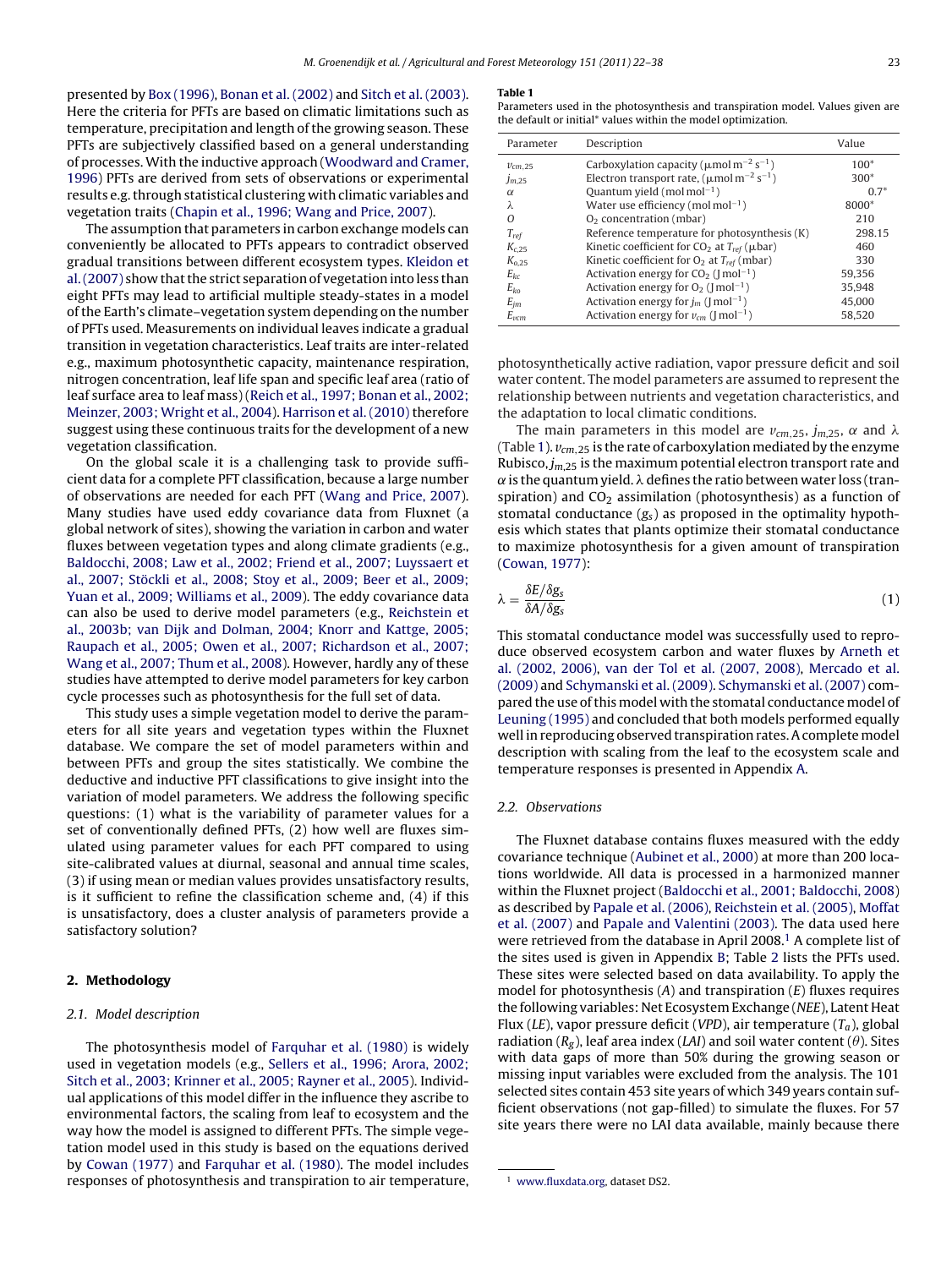<span id="page-2-0"></span>

| ×<br>L<br>٠ | Ι<br>n |  |  |
|-------------|--------|--|--|
|             |        |  |  |

Number of Fluxnet sites used in this study within plant functional types as classes of vegetation and climate.

|                             | Arctic | <b>Boreal</b> | Subtropical Mediterranean | Temperate | Temperate continental | Tropical | Total |
|-----------------------------|--------|---------------|---------------------------|-----------|-----------------------|----------|-------|
| Cropland                    |        |               |                           |           |                       |          |       |
| Closed shrubland            |        |               |                           |           |                       |          |       |
| Deciduous broadleaf forest  |        |               |                           |           |                       |          | 18    |
| Evergreen broadleaf forest  |        |               |                           |           |                       |          |       |
| Evergreen needleleaf forest |        | 17            |                           | 10        |                       |          | 40    |
| Grassland                   |        |               |                           | 13        |                       |          |       |
| Mixed Forest                |        |               |                           |           |                       |          |       |
| Open shrubland              |        |               |                           |           |                       |          |       |
| Savanna                     |        |               |                           |           |                       |          |       |
| Wetland                     |        |               |                           |           |                       |          |       |
| Woody Savanna               |        |               |                           |           |                       |          |       |
| Total                       |        | 20            | 27                        | 36        | 11                    | 6        | 101   |

were no remotely sensed observations before 2000, and for 57 (different) site years soil water content data was unavailable.

LAI is derived from the MODIS database and is used as a proxy for phenology ([ORNL DAAC, 2009\).](#page-15-0) This database contains 8-day composite values of LAI for each site based on  $7 \text{ km} \times 7 \text{ km}$  data sets centered around the sites. From these pixels the average is calculated from observations with no clouds and no presence of snow or ice. The 8-day composites are linearly interpolated to determine daily values.

The observed carbon flux from eddy covariance represents the net exchange of carbon between ecosystem and atmosphere. The observed flux  $(F_c)$  plus a term representing storage within the vegetation is assumed to be equal to NEE. Nighttime NEE is assumed to be equal to ecosystem respiration  $(R_e)$ . Within the Fluxnet database the observed NEE is partitioned into gross primary production (GPP) and  $R_e$ .  $R_e$  is determined from a temperature function of nighttime fluxes by using the methodology of [Reichstein et al. \(2005\). I](#page-15-0)n our study this GPP or photosynthesis flux is used.

The model requires the knowledge of the transpiration flux to estimate model parameters, whereas the observed water vapor flux (LE) is the sum of transpiration and soil evaporation. However, the latter contributes little to total evaporation when the soil surface is dry, or when  $LAI > 2.5$ , because then little energy is available for evaporation. It was thus assumed that total evaporation equals transpiration when the vegetation is dry, and these periods were selected by excluding data during days with precipitation and 3 days thereafter. Using data for several sites showed that estimates of model parameters remained constant with removal of data after rainfall for 3 or more days.

#### 2.3. Model parameter estimation

The model is optimized using the simplex search method ([Lagarias et al., 1998\).](#page-14-0) A least squares objective function, or normalized root mean square error is minimized to give the optimal model parameters. This is a multi-criteria problem with both photosynthesis and transpiration being parameterized, therefore the objective function consists of two parts. The normalized root mean square errors ( $RMSE_n$ ) derived from half-hourly observations of the two fluxes are added, giving equal weight to both processes:

$$
RMSE_n = \frac{\sqrt{\left(\sum (A_{sim} - A_{obs})^2\right)/N}}{\overline{A_{obs}}} + \frac{\sqrt{\left(\sum (E_{sim} - E_{obs})^2\right)/N}}{\overline{E_{obs}}}
$$
(2)

where  $A_{sim}$  is simulated photosynthesis,  $A_{obs}$  daytime GPP,  $E_{sim}$  simulated transpiration and  $E_{obs}$  observed transpiration. The model parameters were derived for all sites within the Fluxnet database or for different groups of site years classified by vegetation type and climate.

#### 2.4. Grouping sites based on model parameters

The deductive classification is based on an understanding of processes that determine the functioning of vegetation [\(Woodward and Cramer, 1996\).](#page-16-0) One example is the classical grouping of sites into vegetation classes (Table 2). Inductive classification groups are directly derived from sets of observations. This approach can be applied with statistical clustering. Here we use the model parameters to group the sites. This is a combination of the two classifications, because derived parameters and not the direct observations are used to classify the sites.

Two statistical methods are used and compared, hierarchical and k-means clustering. Hierarchical clustering groups data by creating a cluster tree or dendrogram. The tree is a multilevel hierarchy, where clusters at one level are joined to clusters at the next level. k-means clustering partitions n observations into k clusters. Parameter values within each cluster are as close to each other as possible, but as far as possible from values in other clusters. The centre of each cluster is the point to which the sum of distances from all values in that cluster is minimized. The result is a set of clusters that are as compact and well-separated as possible ([Seber, 1984\).](#page-15-0) The MATLAB software package was used for both the optimization of the model and the analysis of the results.

## **3. Results**

#### 3.1. Evaluation of flux simulations

Half-hourly observations of fluxes and environmental variables were used to optimize the model with annual parameters. Five sets of parameters were derived: for all sites together (A), for groups of sites with a similar vegetation type (V), for groups of sites with a similar vegetation type and climate (VC), for individual sites (S) and for individual site years (SY). The quality of the simulations for these five parameter sets is presented for the diurnal, seasonal and annual time scales.

The average diurnal cycle in July derived from observations of photosynthesis  $(A)$  and transpiration  $(E)$  is compared with fluxes simulated with vegetation model parameters (V, Fig. [1\)](#page-3-0) and fluxes simulated with model parameters of individual site years (SY, Fig. [2\).](#page-3-0) Examples are presented for a tropical evergreen broadleaf forest in Brazil, a boreal evergreen needleleaf forest in Finland and a subtropical grassland in the US. The diurnal variation for these different locations is captured best with simulations that use site year parameters. When using vegetation parameters the fluxes are over- or underestimated (BR-Ban and FI-Hyy) or photosynthesis and transpiration start too late in the morning (US-Goo).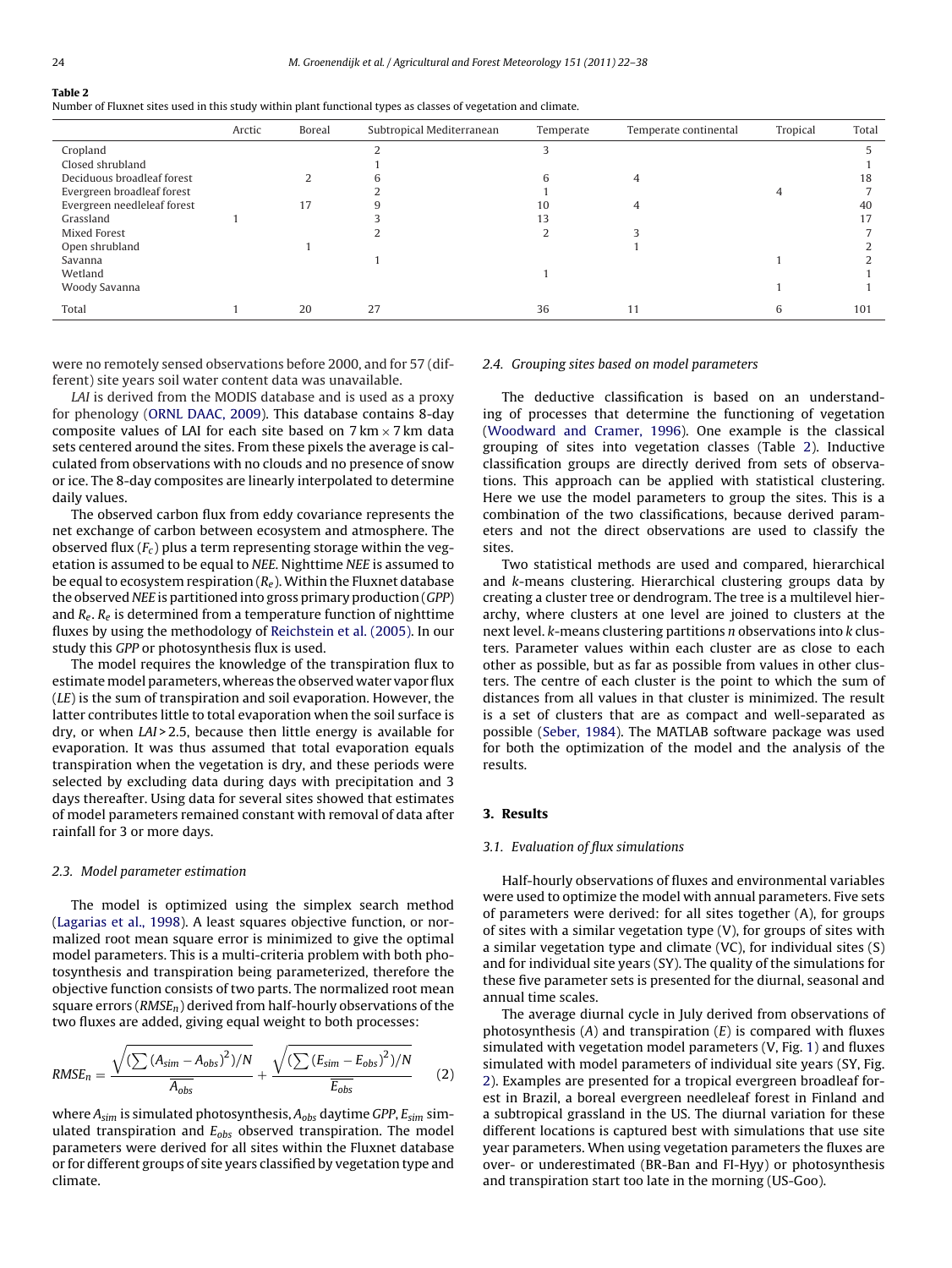<span id="page-3-0"></span>

Fig. 1. Comparison of the observed and simulated average diurnal cycle of photosynthesis (left) and transpiration (right) in July for three different sites. The fluxes are simulated with parameters derived for all sites with a similar vegetation type (V, Table [3\).](#page-5-0) The average observed fluxes with standard deviations are presented by the grey area and the average simulated fluxes with standard deviations by the black lines.



Fig. 2. Comparison of the observed and simulated average diurnal cycle of photosynthesis (left) and transpiration (right) in July for three different sites. The fluxes are simulated with parameters derived for each site year (SY). The average observed fluxes with standard deviations are presented by the grey area and the average simulated fluxes with standard deviations by the black lines.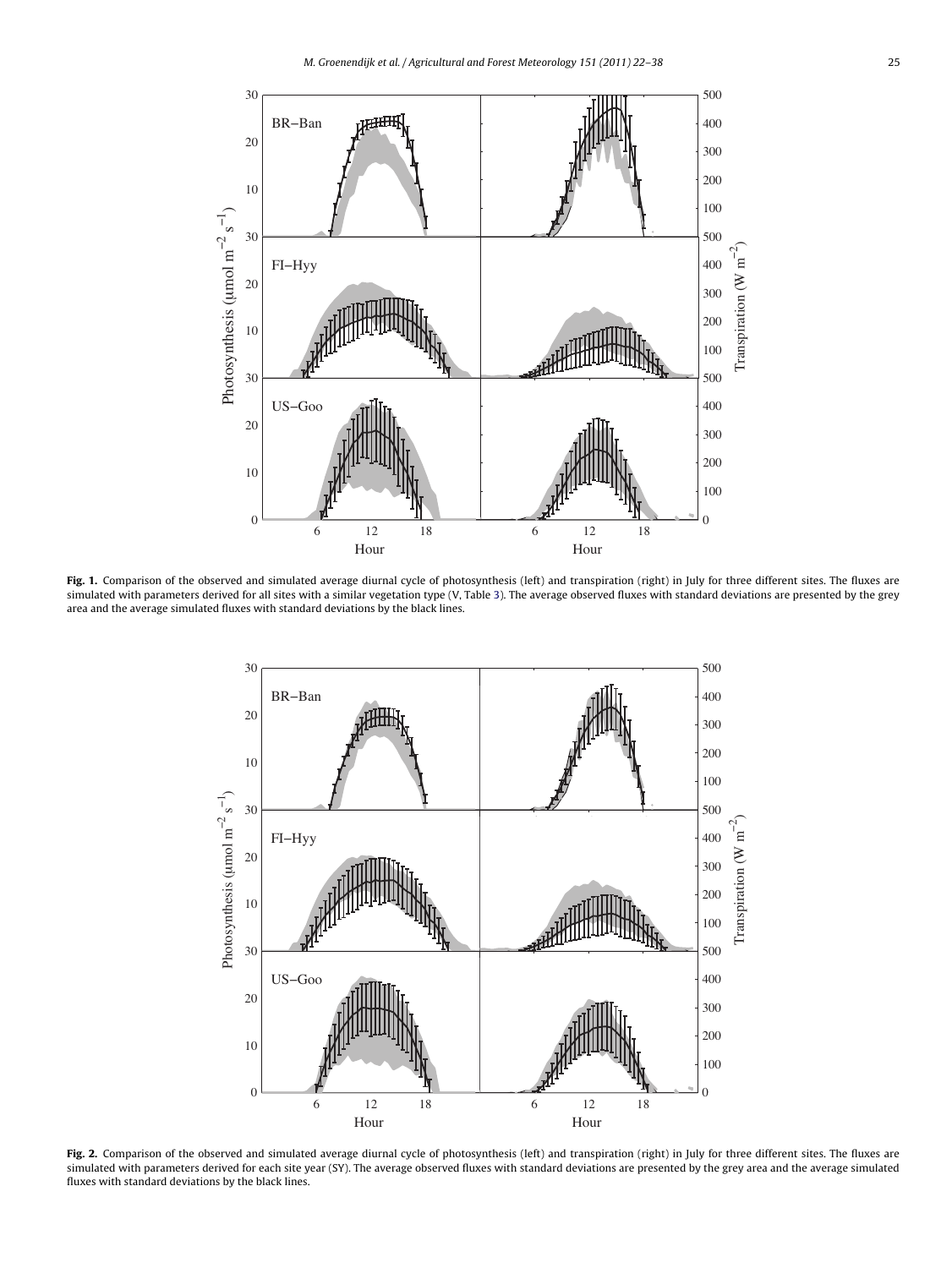

Fig. 3. Seasonal variation of the average weekly observed and simulated photosynthesis (left) and transpiration (right) for the evergreen needle leaf forest sites in four different climates. The fluxes are simulated with parameters derived for all sites with a similar vegetation type and climate (VC, Table [4\).](#page-8-0) The average observed fluxes with standard deviations are presented by the grey area and the average simulated fluxes with standard deviations by the black lines.

Observed and simulated average seasonal cycles of A and E and their standard deviations are shown in Figs. 3 and 4 for evergreen needleleaf forest (ENF) sites growing in four climatic zones. A comparison is made between fluxes simulated with PFT model parameters as in Table [4](#page-8-0) (VC) and fluxes simulated with model parameters of individual site years (SY). The average seasonal cycle of simulated A and E of boreal ENF sites is comparable to the observations in both figures. Standard deviations are only correct when using the site year parameters, fluxes simulated with PFT parameters show too little variation. For temperate continental and temperate ENF sites fluxes simulated with PFT parameters are underestimated, while the simulations using site year parameters show a seasonal variation, which is closer to the observations. In the subtropical and Mediterranean regions the fluxes are overestimated in both figures, particularly during summer.

Annual simulated fluxes are compared with observations in Fig. [5. T](#page-6-0)he coefficients of determination  $(r^2)$  for annual A and E range from 0.39 to 0.93. The deviation between observations and simulations increases when using more general model parameters, which are derived for larger groups of sites. Simulations using vegetation parameters (V) or PFT parameters (VC) instead of one single parameter set (A) show only very minor improvements. Simulated fluxes are of a higher quality only when model parameters of individual sites (S) or site years (SY) are used. A simplification with less variation in model parameter values results evidently in poorer simulations with deviations of both the diurnal and seasonal cycles resulting in over- or underestimation of annual fluxes.

# 3.2. Model parameter variation within and across vegetation types

Fig. [6](#page-7-0) shows that the mean parameter values and their standard deviations can differ considerably for each vegetation type depending on how the data are classified. For example, the mean values of  $v_{cm,25}$  and  $\lambda$  systematically increase for cropland, savanna and evergreen needleleaf forest vegetation types as the data are segregated according to vegetation type (V), vegetation and climate (VC), sites (S) or site-years (SY). While it is difficult to discern systematic trends in other parameters and for other vegetation classes, the different classifications do not strongly affect the relative ranking of parameter values, e.g. the highest values of  $v_{cm,25}$  are for croplands and the highest  $\lambda$  for savannas. For each vegetation type in Fig. [6](#page-7-0) an average of different parameter sets is presented. The vegetation parameters (V) are derived for all sites within a group, and therefore do not have a standard deviation. The PFT parameters (VC) are derived with climates within a vegetation type as in Table [4, t](#page-8-0)he site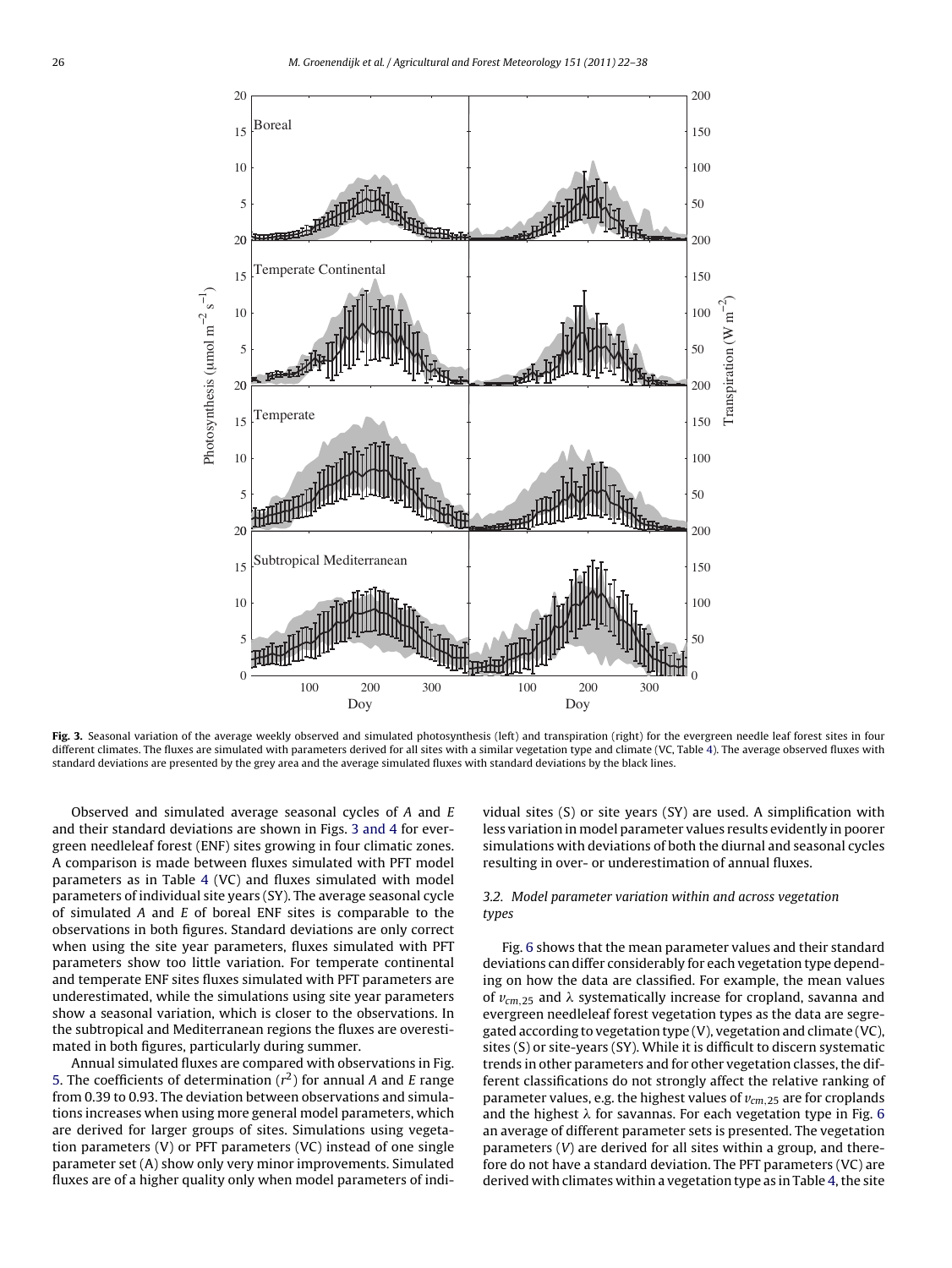<span id="page-5-0"></span>

Fig. 4. Seasonal variation of the average weekly observed and simulated photosynthesis (left) and transpiration (right) for the evergreen needle leaf forest sites in four different climates. The fluxes are simulated with parameters derived for each site year (SY). The average observed fluxes with standard deviations are presented by the grey area and the average simulated fluxes with standard deviations by the black lines.

parameters (S) with all sites as in Table [2](#page-2-0) and the mean site year parameter (SY) with all years as in Table 3. The different number of parameters within each group will influence the standard deviations and thus their means and standard deviations cannot directly be compared.

The standard deviation ( $\sigma$ ) of the parameter values from all site years is an indicator for the variation within a group. With  $\sigma$  the 95% interval confidence intervals in Tables 3 and [4](#page-8-0) are estimated. First the standard error is calculated ( $\sigma_M = \sigma / \overline{p_1} \sqrt{n}$ ), which is used to determine the 95% intervals ( $p_2 \pm 1.96\sigma_M p_2$ ), assuming that the parameters are normally distributed.  $\overline{p_1}$  is the mean of the site year parameters within a group and  $p_2$  the parameter derived for the group. Cropland parameters have high values for  $v_{cm,25}$  and  $\alpha$  and

a low  $\lambda$  (more efficient water use) (Table 3). This implies that crops are more efficiently assimilating carbon in comparison to other (natural) vegetation types. In contrast, the parameters for savanna, which includes a mixture of grassland, trees and shrubs, imply a low photosynthetic productivity with a high  $\lambda$ . The different forest types show very similar parameter values. The main difference between deciduous and evergreen broadleaf forests is seen for  $\lambda$ , which implies a more efficient water use for the deciduous forests. The two types of evergreen forests show comparable high values for  $\lambda$ . Grassland has an even larger value for  $\lambda$ , while also  $v_{cm,25}$  and  $j_{m,25}$  are higher than for the different forests.

The quality of the flux simulations are improved only slightly by adding extra model parameters through differentiating vegeta-

### **Table 3**

Model parameters with 95% confidence intervals derived for groups of site years (n) within seven vegetation classes.  $v_{cm,25}$  and  $j_{m,25}$  in  $\mu$ mol m<sup>-2</sup> s<sup>-1</sup>,  $\alpha$  and  $\lambda$  in mol mol<sup>-1</sup>.

|                             | n   | $v_{cm,25}$     | Jm.25            | $\alpha$        |                    |
|-----------------------------|-----|-----------------|------------------|-----------------|--------------------|
| Cropland                    | 12  | $48.6 + 29.9$   | $136.9 + 33.2$   | $0.27 \pm 0.09$ | $150.60 + 124.8$   |
| Savanna                     | 22  | $18.0 \pm 9.7$  | $68.4 \pm 35.5$  | $0.11 \pm 0.02$ | $593.34 \pm 273.0$ |
| Deciduous broadleaf forest  | 63  | $30.9 \pm 8.1$  | $154.9 + 29.9$   | $0.16 \pm 0.02$ | $128.56 + 33.2$    |
| Evergreen broadleaf forest  | 22  | $34.3 + 4.6$    | $114.1 + 31.3$   | $0.22 + 0.05$   | $190.77 + 41.8$    |
| Evergreen needleleaf forest | 150 | $27.7 + 5.2$    | $121.6 + 13.6$   | $0.16 + 0.02$   | $209.63 + 36.1$    |
| Grassland                   | 55  | $43.3 \pm 5.0$  | $238.9 \pm 31.0$ | $0.10 \pm 0.02$ | $276.46 + 75.4$    |
| Mixed forest                | 25  | $36.4 \pm 11.0$ | $136.2 \pm 51.8$ | $0.25 \pm 0.05$ | $149.80 \pm 131.0$ |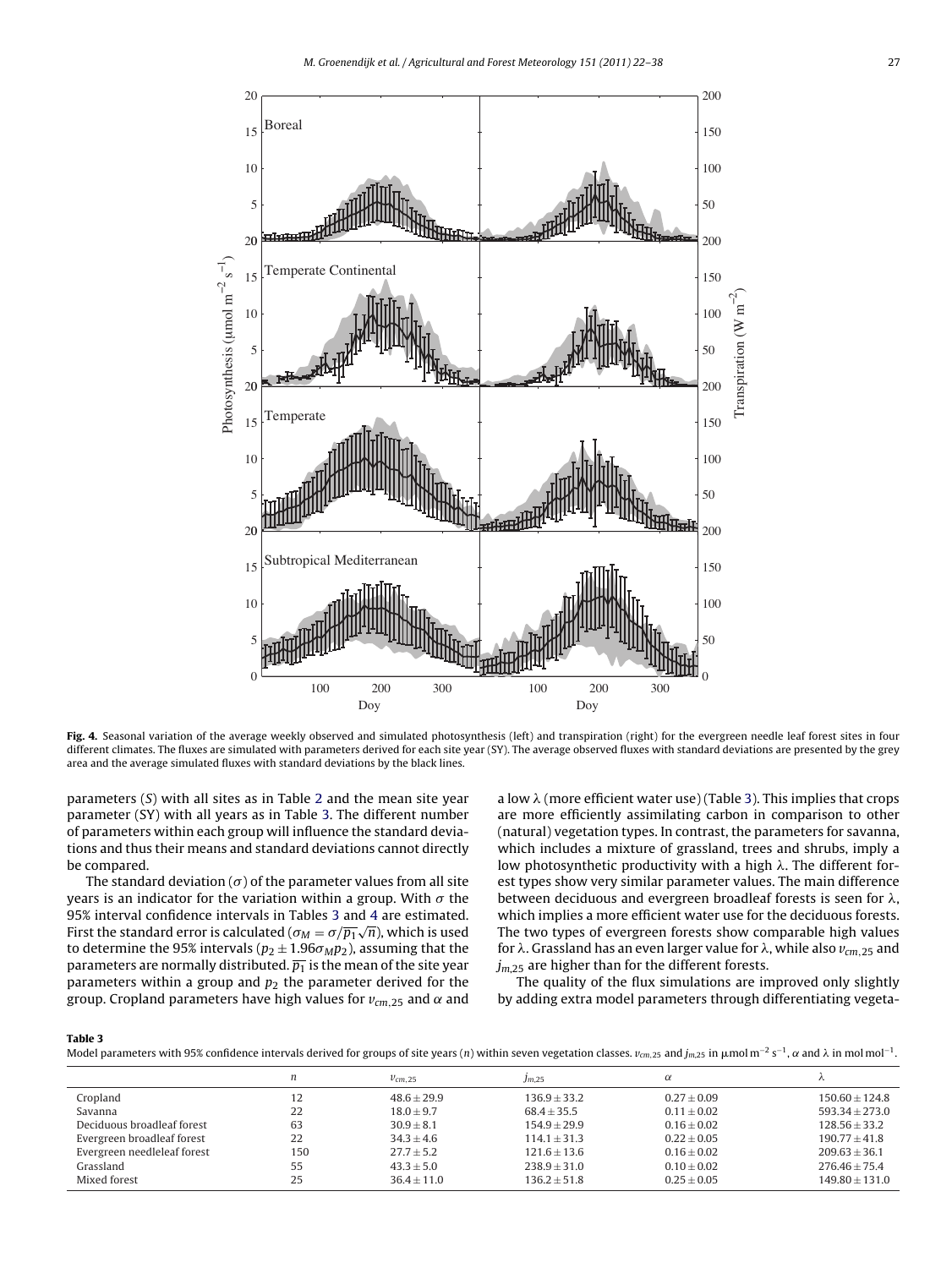<span id="page-6-0"></span>

Fig. 5. Comparison of observed and simulated average annual photosynthesis and transpiration fluxes for all site years. Observed fluxes are GPP and LE and simulated fluxes are A and E. The dotted line is the 1:1 line and the solid line the regression line. Differences between the panels are the used parameters to simulate the fluxes derived for all sites together (top panels), for groups of sites with a similar vegetation type, for PFTs, for individual sites or for individual site years (lower panels).

tion classes according to climate (compare V to VC in Fig. 5). This could suggest that variation of model parameters is not related to climate. In Table [4](#page-8-0) the parameters for groups of sites with similar vegetation type and climate (PFTs) are presented to verify this. From this table it is not instantly clear whether a systematic difference exists between climate sub-groups within a PFT. For instance,  $v_{cm,25}$  is similar for the climates of evergreen needleleaf forest sites, but variable for the climates of deciduous broadleaf forest sites.

#### 3.3. Grouping sites based on model parameters

Variation of model parameters between PFTs is not coherent (Table [4\).](#page-8-0) The use of this classification results in incorrect simulated fluxes (Fig. 5). Therefore we will attempt to define an independent classification purely based on the model parameters. Hierarchical clustering and k-means clustering are both used to group site years with comparable model parameter sets. The choice of the number of groups is subjective, but we chose seven, the same as the number of vegetation types. Different numbers of groups were also tested and these produced comparable results. From Table [5](#page-8-0) it can be seen that one large group with 175 site years, and six smaller groups were distinguished when using hierarchical clustering. For k-means clustering the groups are more evenly distributed (Table [6\).](#page-8-0) Because the two clusteringmethods are very sensitive to outliers only those site years are used that are within the range as presented in Fig. [7. A](#page-9-0)lthough the groups derived with the two clustering methods are not the same, the patterns as in Fig. [7](#page-9-0) are almost identical (data not shown), and thus only the results of k-means clustering are discussed further. In Fig. [7](#page-9-0) the distribution of the different sites and groups within the parameter space is shown. As expected the groups are clustered around central means. From this figure also the relations between parameters can be seen. For instance, the ratio between  $v_{cm,25}$  and  $j_{m,25}$  is assumed to be constant in many models. Here both parameters are derived and this results in a ratio of  $3.60 \pm 1.51$  at  $25$  ° C, which is higher than for instance the ratio of  $2.0 \pm 0.60$  as derived by [Leuning \(2002\)](#page-14-0) from 43 data sets. The parameters  $j_{m,25}$  and  $\alpha$  are closely linked in Eq. [8, w](#page-11-0)hich could result in equifinal simulated fluxes with multiple parameter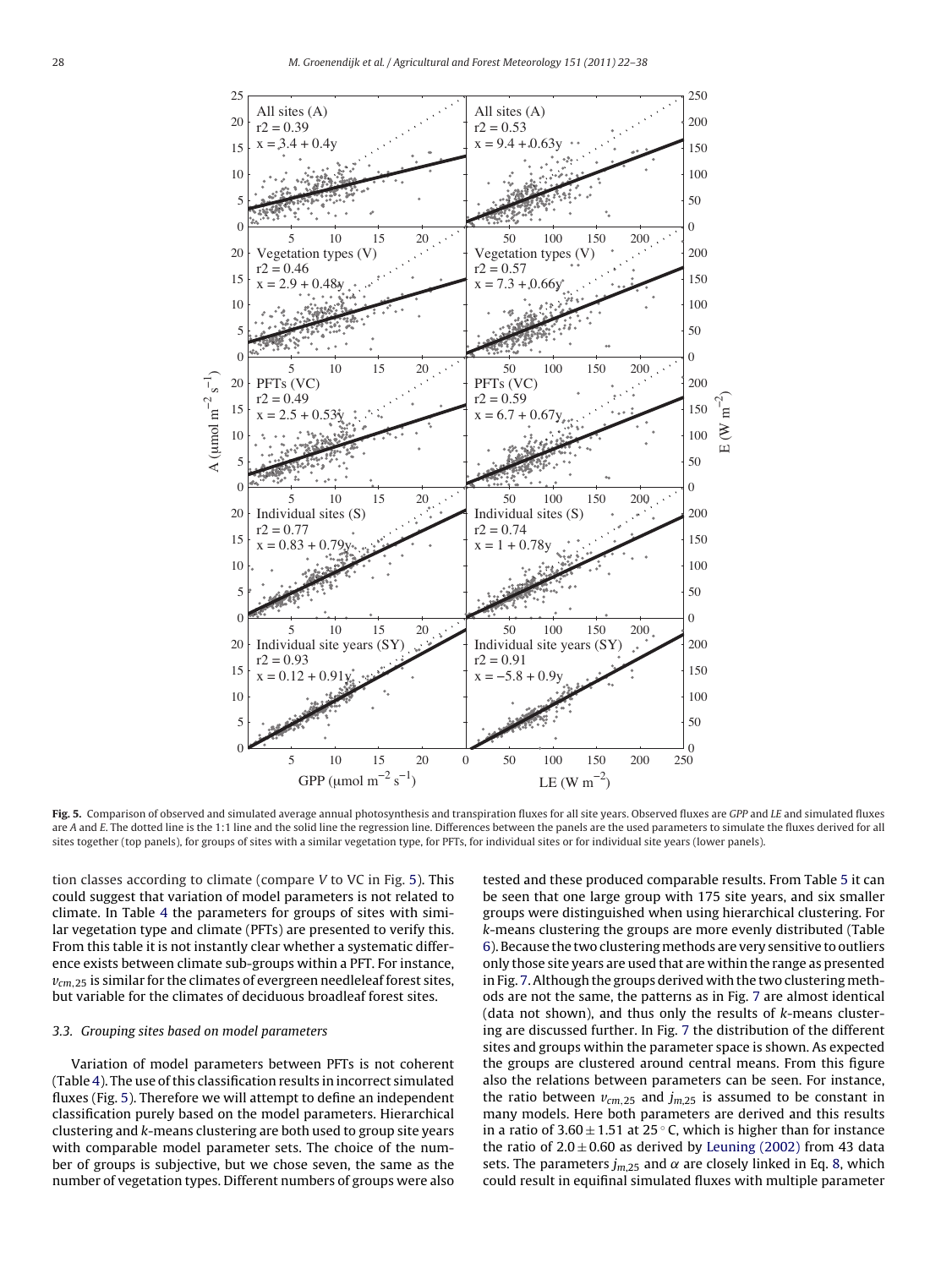<span id="page-7-0"></span>

**Fig. 6.** Mean model parameters and standard deviations for seven vegetation types (as in Table [3\) d](#page-5-0)erived for groups of sites with a similar vegetation type (V), for PFTs (VC), for individual sites (S) or for individual site years (SY).

sets. For group 4 this might be occurring, with low values for  $\alpha$  and high values for  $j_{m,25}$ .

Vegetation type and climate region are not driving factors behind the classification. Each group, derived by k-means clustering, contains almost all vegetation types and climate regions (Fig. [8\).](#page-10-0) It is difficult to see clear dominant vegetation types or climate regions within the different groups. Evergreen broadleaf forests are only found in the first three groups, which contain all different climate regions. Groups 4 and 5 both consist of evergreen needleleaf forests and grasslands in boreal and temperate regions. The differences between these groups are a high  $j_{m,25}$  and a low  $\lambda$  for group 4, and a low  $j_{m,25}$  and a high  $\lambda$  for group 5.

# **4. Discussion**

In global land-surface models parameters are distributed by PFTs [\(Bonan et al., 2003; Sitch et al., 2003; Krinner et al., 2005\).](#page-13-0) For instance, bioclimatic limits are chosen defining the possibilities for establishment and survival of a given PFT at a certain location, or a temperature response of photosynthesis.We suggest with our findings that model parameters are more variable than are assumed within given PFTs. This finding is supported by statistical grouping of the sites based on the model parameter values. The derived groups could not be related to vegetation type or climate region (Fig. [8\).](#page-10-0) Site years with comparable model parameters do not have a common vegetation type or climate.

This raises the question of what the common characteristics are for these statistically determined groups of sites. These characteristics are essential to provide parameter values for every grid cell in a global land-surface model. One possible hypothesis poses that the parameters are a representation of short term strategies to avoid stress and responses to disturbances to for example drought, heat or a lack of nutrients [\(Bonan et al., 2003\).](#page-13-0) With this concept differences between the statistical groups may be better understood. The variation will not be detectable when comparing average environmental variables, because in almost all cases stress occurs only during specific short periods. A second possible hypothesis poses that sites cannot be grouped based on the model parameters. PFTs might be changing too abruptly, while in reality the drivers cause a more gradual change. A classification of vegetation can be following these more gradual transitions, comparable to the leaf economics spectrum ([Reich et al., 1997; Wright et al., 2004; Harrison et al.,](#page-15-0) [2010\).](#page-15-0) Alternatively, our simple model formulations may not able to capture the variation of processes involved in the global ecosystem carbon and water balance. This could potentially also result in a too large parameter variation within a PFT, that would be an artifact of the modeling approach rather than a real phenomenon. While we think this explanation is rather improbable, we cannot completely discard it either with the current analysis.

The finding that model parameters are more variable than are assumed with the PFTs is supported by the quality of the simulated fluxes, which increases with more specifically defined model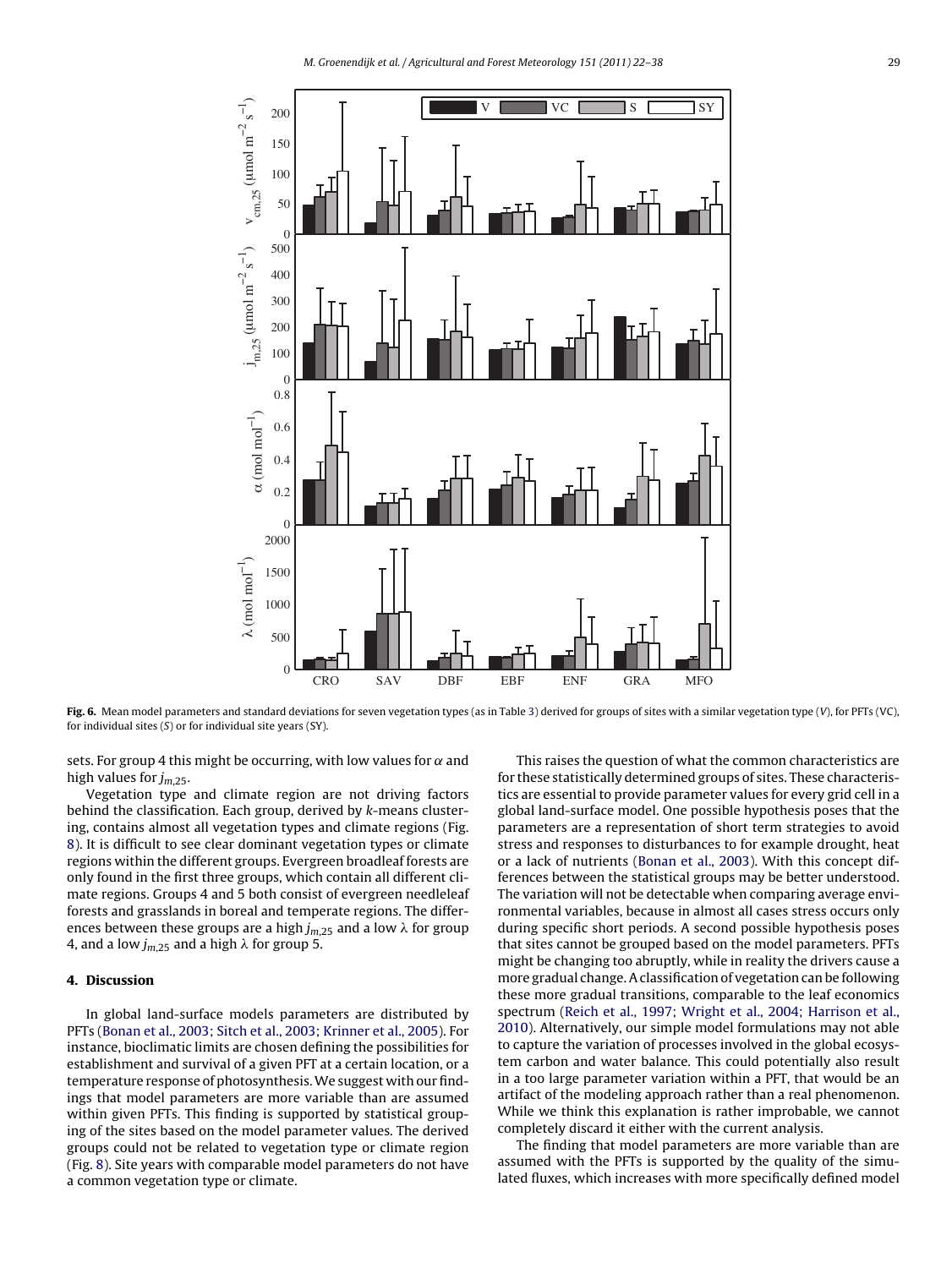## <span id="page-8-0"></span>**Table 4**

Model parameters derived for groups of site years (n) of the PFTs from Table [2.](#page-2-0)  $v_{cm,25}$  and j<sub>m,25</sub> in µmol m<sup>−2</sup> s<sup>−1</sup>,  $\alpha$  and  $\lambda$  in mol mol−<sup>1</sup>. \* invalid value of  $\alpha$  resulted in incorrect parameters. \*\* unable to derive confidence intervals due to small sample size.

|                             |               | $\boldsymbol{n}$ | $v_{cm,25}$     | $j_{m,25}$        | $\alpha$        | λ                   |
|-----------------------------|---------------|------------------|-----------------|-------------------|-----------------|---------------------|
| Cropland                    | Subtr. Med.   | 5                | $48.0 \pm 15.7$ | $109.3 \pm 44.9$  | $0.35 \pm 0.08$ | $174.7 \pm 101.5$   |
|                             | Temperate     | 7                | $75.5 \pm 13.9$ | $307.8 \pm 97.2$  | $0.19 \pm 0.12$ | $131.3 \pm 22.7$    |
| Savanna                     | Boreal        | 4                | $12.1 \pm 2.4$  | $47.0 \pm 13.5$   | $0.13 \pm 0.01$ | $376.7 \pm 94.4$    |
|                             | Subtr. Med.   | 8                | $23.3 \pm 6.6$  | $81.1 \pm 78.0$   | $0.16 \pm 0.04$ | $247.4 \pm 63.8$    |
|                             | Temperate     |                  | $12.2***$       | $33.6***$         | $0.20**$        | $530.3**$           |
|                             | Temp. Cont.   | 5                | $212.6*$        | 493.6*            | $2.61*$         | 1339.3*             |
|                             | Tropical      | 4                | $10.1 \pm 5.5$  | $34.9 \pm 24.5$   | $0.06 \pm 0.02$ | $1839.5 \pm 1794.3$ |
| Deciduous broadleaf forest  | Boreal        | 7                | $28.9 \pm 2.4$  | $93.7 \pm 21.1$   | $0.18 \pm 0.06$ | $279.7 \pm 251.3$   |
|                             | Subtr. Med.   | 21               | $26.4 \pm 4.1$  | $112.6 + 20.5$    | $0.15 \pm 0.03$ | $138.9 \pm 34.8$    |
|                             | Temperate     | 24               | $40.8 \pm 4.8$  | $142.6 + 28.7$    | $0.23 \pm 0.05$ | $146.5 \pm 171.4$   |
|                             | Temp. Cont.   | 11               | $61.7 \pm 8.6$  | $260.4 \pm 37.5$  | $0.28 \pm 0.05$ | $181.5 \pm 42.8$    |
| Evergreen broadleaf forest  | Subtr. Med.   | 8                | $24.6 \pm 4.5$  | $95.7 \pm 63.0$   | $0.16 \pm 0.06$ | $197.2 \pm 67.9$    |
|                             | Temperate     | 3                | $42.3 \pm 4.6$  | $136.5 \pm 4.6$   | $0.33 \pm 0.13$ | $159.0 \pm 107.3$   |
|                             | Tropical      | 11               | $38.3 \pm 5.9$  | $118.9 \pm 28.7$  | $0.23 \pm 0.05$ | $186.8 \pm 35.2$    |
| Evergreen needleleaf forest | <b>Boreal</b> | 66               | $23.7 \pm 3.1$  | $113.7 \pm 19.8$  | $0.14 \pm 0.03$ | $268.9 \pm 48.6$    |
|                             | Subtr. Med.   | 33               | $27.4 \pm 3.3$  | $102.5 \pm 23.7$  | $0.18 \pm 0.03$ | $277.0 \pm 121.7$   |
|                             | Temperate     | 44               | $30.6 \pm 4.0$  | $175.5 \pm 27.3$  | $0.16 \pm 0.03$ | $121.1 \pm 104.4$   |
|                             | Temp. Cont.   | $\overline{7}$   | $30.3 \pm 4.0$  | $89.8 \pm 13.9$   | $0.26 \pm 0.09$ | $162.5 \pm 194.4$   |
| Grassland                   | Arctic        | 2                | $42.3***$       | $129.1***$        | $0.16***$       | 682.4**             |
|                             | Subtr. Med.   | 11               | $33.3 \pm 9.5$  | $113.3 + 22.9$    | $0.19 \pm 0.05$ | $192.6 \pm 40.0$    |
|                             | Temperate     | 42               | $45.0 \pm 4.4$  | $209.7 \pm 31.3$  | $0.11 \pm 0.02$ | $307.6 \pm 60.4$    |
| Mixed forest                | Subtr. Med.   | 8                | $37.6 \pm 5.9$  | $178.3 \pm 126.7$ | $0.22 \pm 0.10$ | $153.5 \pm 45.2$    |
|                             | Temperate     | 8                | $40.5 \pm 5.1$  | $165.8 \pm 20.8$  | $0.26 \pm 0.08$ | $109.3 \pm 47.2$    |
|                             | Temp. Cont.   | 9                | $35.7 \pm 10.5$ | $103.3 \pm 32.0$  | $0.32 \pm 0.08$ | $200.1 \pm 20.7$    |

#### **Table 5**

Average parameters with 95% confidence intervals for the site years  $(n)$  within seven groups derived with hierarchical clustering.  $v_{cm,25}$  and  $j_{m,25}$  in  $\mu$ mol m<sup>−2</sup> s<sup>−1</sup>,  $\alpha$  and λ in mol mol<sup>−1</sup>.

|   | n   | $v_{cm.25}$   | $j_{m,25}$     | $\alpha$      |                |
|---|-----|---------------|----------------|---------------|----------------|
| 1 | 175 | $40.9 + 1.8$  | $159.4 + 9.9$  | $0.26 + 0.02$ | $176.4 + 10.2$ |
| 2 | 48  | $31.3 + 4.2$  | $114.1 + 16.7$ | $0.16 + 0.02$ | $413.2 + 24.2$ |
| 3 | 15  | $32.4 + 6.2$  | $132.1 + 23.8$ | $0.12 + 0.02$ | $697.1 + 67.3$ |
| 4 | 11  | $53.7 + 15.6$ | $461.1 + 36.5$ | $0.18 + 0.06$ | $163.8 + 37.8$ |
| 5 | 11  | $94.8 + 10.0$ | $245.9 + 31.4$ | $0.60 + 0.09$ | $214.9 + 49.1$ |
| 6 | 7   | $58.4 + 14.6$ | $116.1 + 23.3$ | $0.75 + 0.09$ | $213.5 + 87.3$ |
|   | 6   | $58.2 + 12.6$ | $152.6 + 41.7$ | $0.62 + 0.14$ | $655.5 + 73.8$ |

parameters (Fig. [5\).](#page-6-0) The acceptance of the quality of flux simulations using PFT model parameters in global models depends on the purpose of the simulations. It will be quite different if we want to model a given site to a high degree of precision and accuracy or whether we want a global model to work with prescribed accuracy with a minimum number of parameters.

The quality of the flux simulations and the values of the model parameters are influenced by the quality of the data used and by the model structure. Flux measurements contain random and systematic errors. Random errors result from the equipment used and data processing procedures, such as inaccurate calibrations, highand low-frequency flux losses. Systematic errors occur because of

#### **Table 6**

Average parameters with 95% confidence intervals for the site years  $(n)$  within seven groups derived with k-means clustering.  $v_{cm,25}$  and  $j_{m,25}$  in  $\mu$ mol m<sup>−2</sup> s<sup>−1</sup>,  $\alpha$  and  $\lambda$  in mol mol $^{-1}$ .

|   | n  | $v_{cm,25}$   | Jm.25          | $\alpha$      | λ              |
|---|----|---------------|----------------|---------------|----------------|
|   | 87 | $35.5 + 1.6$  | $144.8 + 9.6$  | $0.20 + 0.01$ | $163.9 + 11.3$ |
| 2 | 59 | $50.8 + 3.0$  | $161.5 + 14.0$ | $0.38 + 0.02$ | $167.0 + 18.8$ |
| 3 | 55 | $29.2 + 2.7$  | $103.8 + 11.2$ | $0.17 + 0.02$ | $363.7 + 17.8$ |
| 4 | 27 | $50.5 + 7.7$  | $368.0 + 34.7$ | $0.16 + 0.03$ | $182.7 + 28.0$ |
| 5 | 21 | $34.0 + 7.5$  | $132.1 + 26.3$ | $0.12 + 0.02$ | $663.6 + 54.8$ |
| 6 | 18 | $79.5 + 11.8$ | $188.6 + 36.5$ | $0.67 + 0.07$ | $213.0 + 44.3$ |
| 7 | 6  | $58.2 + 12.6$ | $152.6 + 41.7$ | $0.62 + 0.14$ | $655.5 + 73.8$ |

storage-related problems during low turbulence conditions and advection [\(Raupach et al., 2005; Richardson et al., 2006, 2008;](#page-15-0) [Lasslop et al., 2008\).](#page-15-0) The model parameters in this study are optimized with eddy covariance flux data and given meteorological data. Parameter uncertainty derived from these observations has been determined by [Richardson et al. \(2007\)](#page-15-0) – around 5–15% for the parameters of their model – and are comparable between years. The mean absolute weighted error was used to estimate maximum likelihood parameters in their study, because the flux error is approximated by a double-exponential distribution [\(Richardson](#page-15-0) [and Hollinger, 2005\).](#page-15-0) But according to [Lasslop et al. \(2008\)](#page-14-0) the flux error distribution follows a superposition of Gaussian distributions. They tested different objective functions, and concluded that there were no significant differences between the least squares optimization with the use of absolute deviations. We use gross primary production (GPP) fluxes from the Fluxnet database, which are derived from observed NEE by a simple model ([Reichstein et](#page-15-0) [al., 2005\).](#page-15-0) This could introduce an additional uncertainty into our results, because we use this flux to derive photosynthesis parameters.

A critical part of the model structure is the upscaling from leaf to ecosystem model parameters based on LAI. We use satellite derived values of LAI, which is for most sites a representation of a larger area than covered by the eddy covariance flux footprint. Especially when the vegetation representation of the two observations are not in agreement errors will be introduced. In the subtropical Mediterranean region the fluxes are overestimated, particularly during summer. This is a result of the use of annual model parameters which are scaled with LAI, which may not be able to describe structural adaptation of vegetation to drought. The poor quality of the simulated fluxes for the savanna sites may be attributed to the fact that this vegetation type consists of a combination of grasslands and trees, with different vegetation characteristics that cannot be scaled up with one single value for LAI. This problem has an impact on the variation of model parameters. Further work is needed to quantify this impact, and to investigate other possibilities for the upscaling from leaf to ecosystem.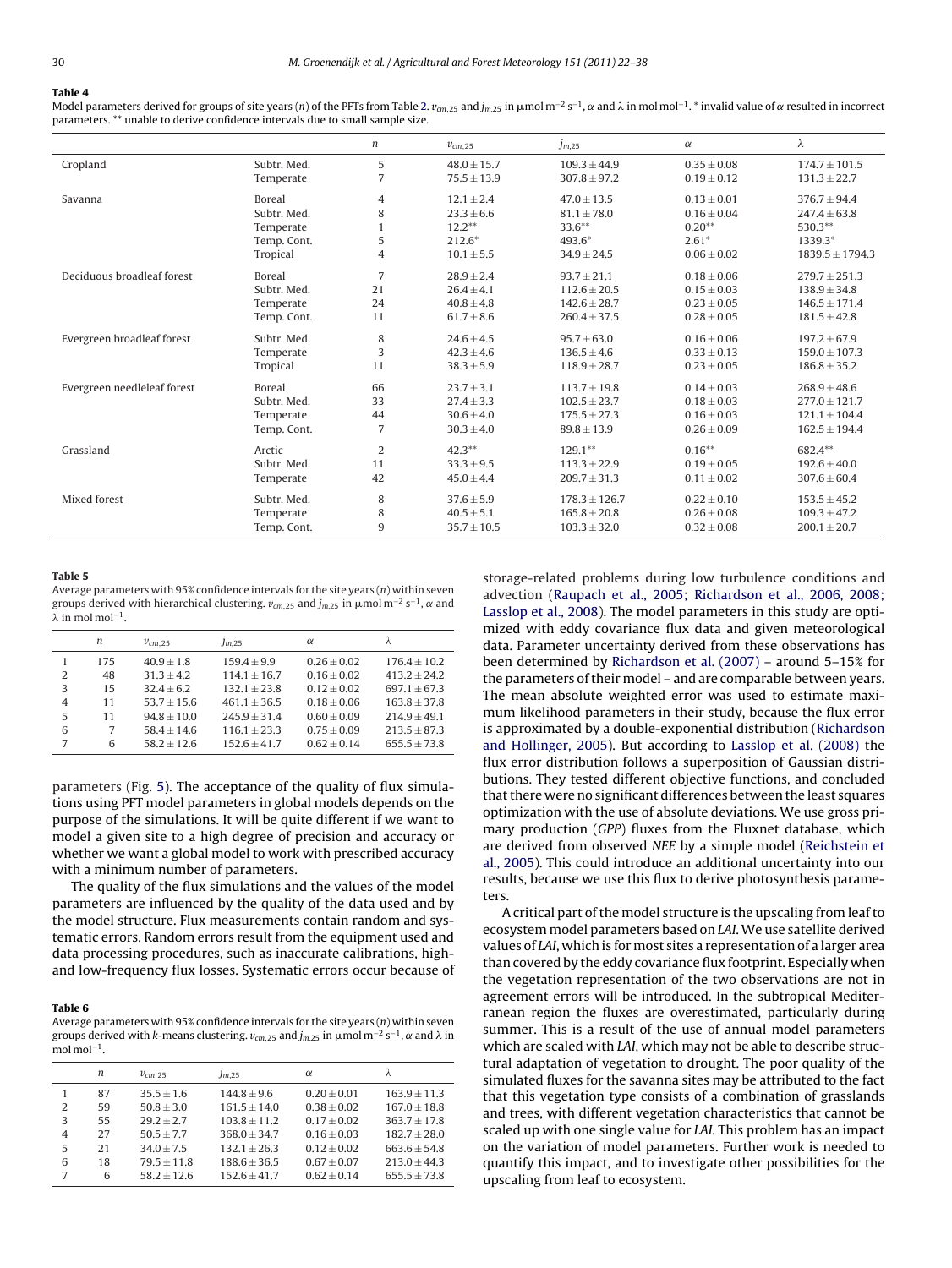<span id="page-9-0"></span>

Fig. 7. Model parameters classified by k-means clustering. Each point represents a site year, the colors represent different groups and the black crosses represent averages for each group.

The results of our study can only be compared with other studies when taking into account the differences between the model formulations. The values of  $v_{cm,25}$  derived by [Medlyn et al. \(2002b\)](#page-15-0) from measurements on needles from a forest in France are within the same range as the values we derived for needleleaf forests.  $v_{cm,25}$  can be compared, because a similar temperature response is used (Eq. [23\),](#page-12-0) although we keep  $E_{vcm}$  constant. We assumed a constant temperature response, but [Medlyn et al. \(2002b\)](#page-15-0) observed a seasonal variation. They compared values of  $v_{cm,25}$  and  $j_{m,25}$  and found that values were highest for crops and comparable for deciduous and evergreen trees. We derived this variation from the eddy covariance observations. The values derived from the fluxes by [Thum et al. \(2008\)](#page-16-0) for three forests in Finland and Sweden and by [Verbeeck et al. \(2008\)](#page-16-0) for a temperate deciduous forest are similar to our results. It is interesting to note here that with both a bottom-up and top-down approach comparable parameter values are derived.

The water use efficiency ( $\lambda$ ) is not as frequently used as the parameters from the model of [Farquhar et al. \(1980\). F](#page-14-0)rom the definition of  $\lambda$ , given in Eq. [1, i](#page-1-0)t can be seen that a higher  $\lambda$  indicates a lower water use efficiency. [Arneth et al. \(2006\)](#page-13-0) use the terms conservative and aggressive water use for low and higher values of  $\lambda$ for sites in Siberia and southern Africa. This is what our results show as well, with highest values of  $\lambda$  for the savanna sites. These results are interesting, as the lowest values of  $\lambda$  would be expected at the site with largest water stress. This is consistent with the results of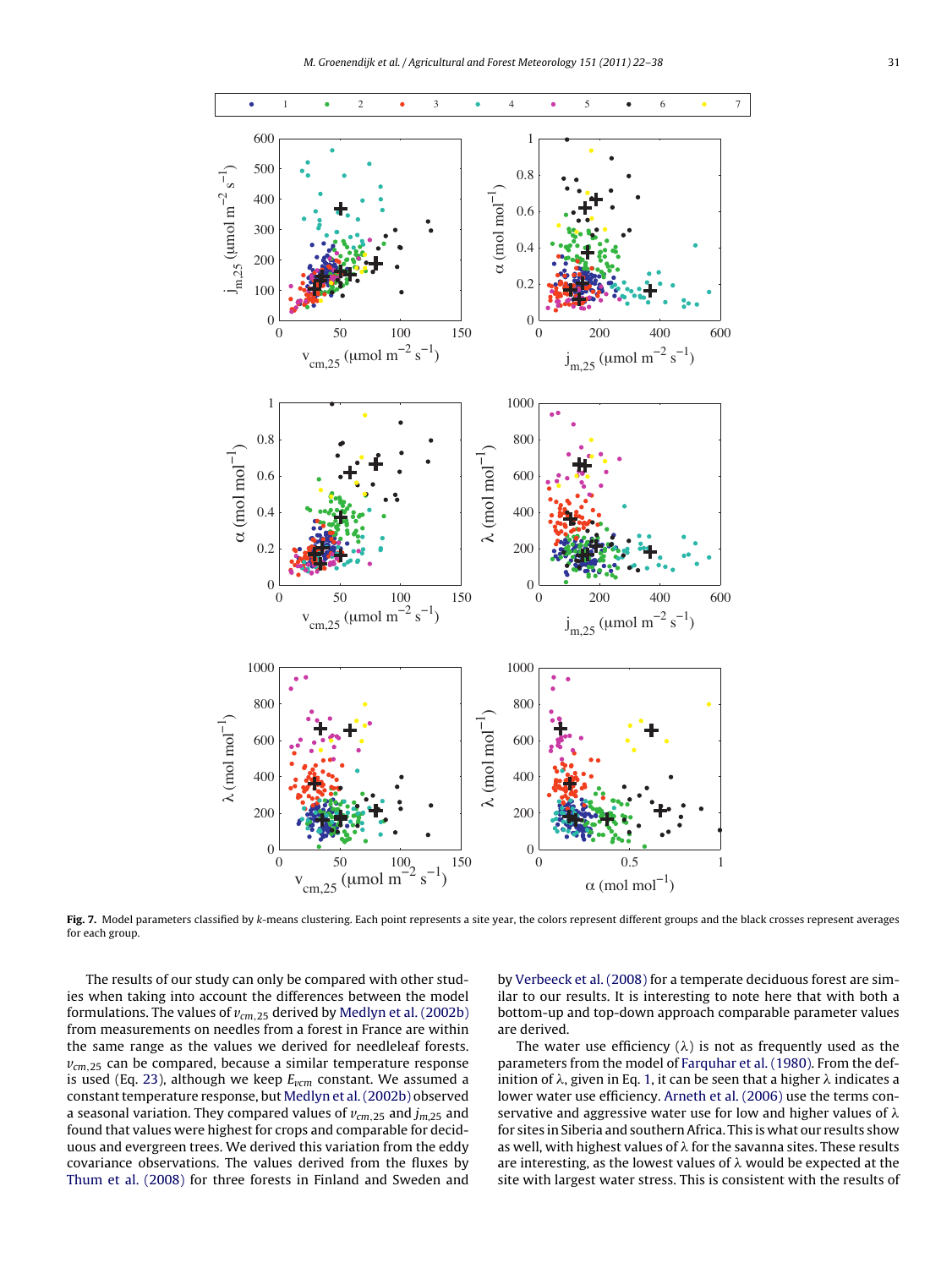<span id="page-10-0"></span>

Fig. 8. Distribution of vegetation types and climate regions within groups in Table [6](#page-8-0) derived from k-means clustering for Model I. Vegetation types are cropland (CRO), savanna (SAV), deciduous broadleaf forest (DBF), evergreen broadleaf forest (EBF), evergreen needleleaf forest (ENF), grassland (GRA) and mixed forest (MFO). Climats are arctic (AR), boreal (BO), subtropical Mediterranean (TM), temperate (TE), temperate continental (TC) and tropical (TR).

[Schymanski et al. \(2009\), w](#page-15-0)ho derived a low value for  $\lambda$  during the dry season and higher values during the wet season for a savanna site in Australia.

#### **5. Summary and conclusions**

With a simple photosynthesis model we derived parameters for all sites available within the Fluxnet database. The model is capable of simulating the diurnal and seasonal variation of photosynthesis and transpiration fluxes for a large range of sites with different vegetation types and climates. For this no additional site information is needed besides the eddy covariance fluxes, meteorological data and seasonal LAI, the simplified approach allowing us to apply the model at all sites.

The choice of a parameter classification has a large impact on the quality of the simulated photosynthesis and transpiration fluxes. When more general parameters are used, the quality of the fluxes decreases. The diurnal and seasonal cycles and annual average fluxes are over- or underestimated. The best fluxes are simulated with parameters that are derived for each individual site year. This indicates that a PFT classification introduces an uncertainty to the short term variation of photosynthesis and transpiration fluxes.

We conclude that model parameters are more variable than assumed with the PFTs. A PFT classification does not reflect reality of short term photosynthesis and transpiration flux variation, supporting that a more dynamic description of trait-based PFTs is a necessary next step. Site years with comparable model parameters do not have a common vegetation type or climate. The derived groups could not be related to vegetation type or climate region. Although site year parameters produce the best results, this generates a different problem. The parameters are too specific to be used in a global study, but they can be used to explore the possibilities of an alternative classification scheme. The question as to whether it is possible to classify sites, or if a more fine scaled methodology with gradual transitions is needed is still open. Further work is needed before a classification of vegetation within a global climate model can be produced.

## **Acknowledgements**

This work is the outcome of the La Thuile Fluxnet workshop 2007, which received financial support of CarboEuropeIP, FAO-GTOS-TCO, iLEAPS, Max Planck Institute for Biogeochemistry, National Science Foundation, University of Tuscia, US Department of Energy. We acknowledge database and technical support from Berkeley Water Center, Lawrence Berkeley National Laboratory, Microsoft Research eScience, Oak Ridge National Laboratory, University of California-Berkeley, University of Virginia. The authors gratefully acknowledge the collection of the Fluxnet database by all people involved. Without this global data this research would not have been possible. The following networks participated with flux data: AmeriFlux, AfriFlux, AsiaFlux, CarboAfrica, CarboEuropeIP, ChinaFlux, Fluxnet-Canada, KoFlux, LBA, NECC, OzFlux, TCOS-Siberia, USCCC. B.E. Law is acknowledged for her work on the AmeriFlux database as part of the AmeriFlux Science Team Research grant (US Department of Energy, Terrestrial Carbon program Award DE-FG02-04ER63911). The Metolius AmeriFlux research and research at the MMSF site was supported by the Office of Science (BER), U.S. Department of Energy, Grant No. DE-FG02- 06ER64318 and DE-FG02-07ER64371. This research is funded by a grant from the Netherlands Organization for Scientific Research (NWO).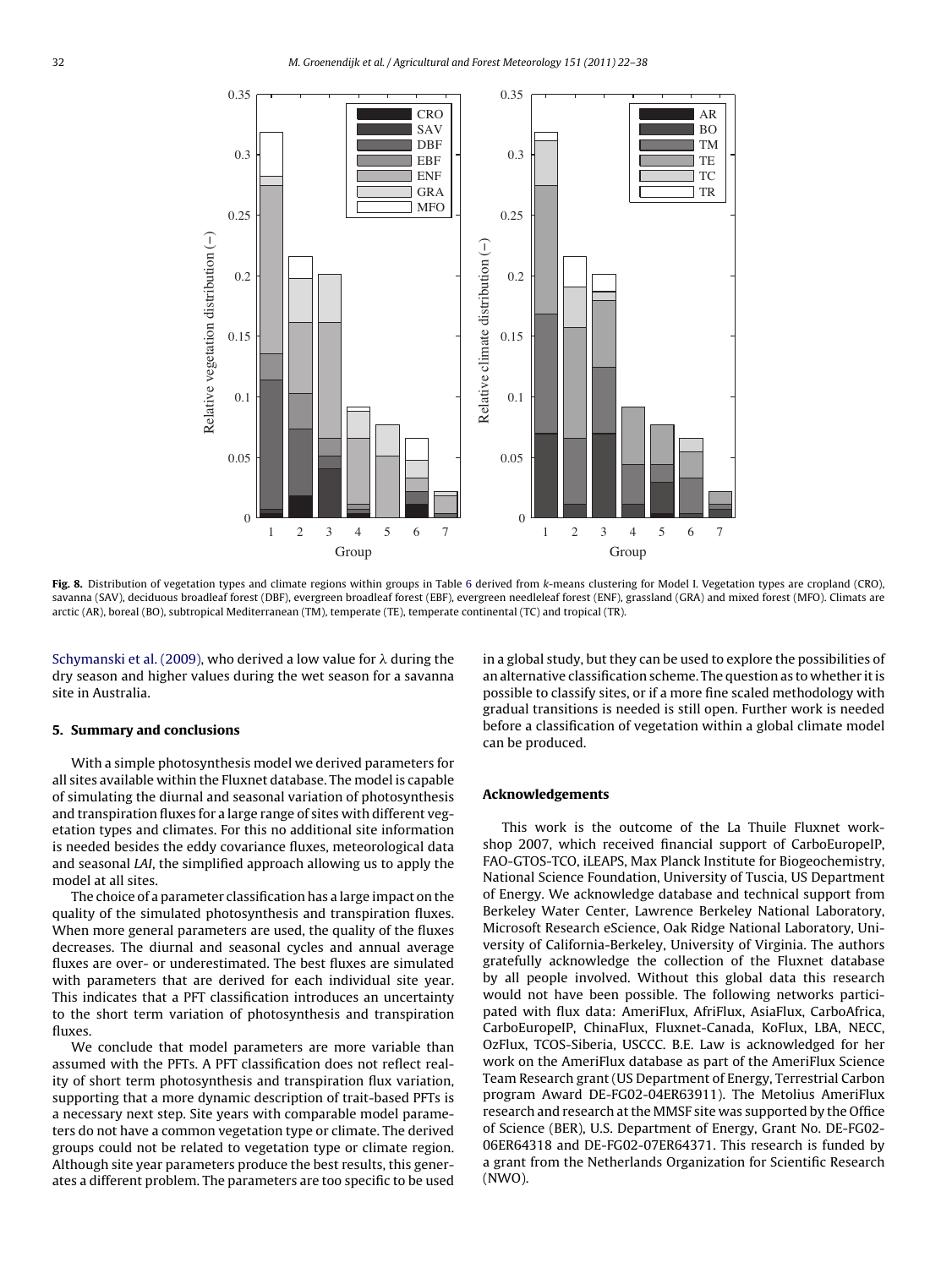#### <span id="page-11-0"></span>**Appendix A. Model description**

#### A.1. Photosynthesis and transpiration

Photosynthesis is simulated with a biochemical model based on the work of [Farquhar et al. \(1980\).](#page-14-0) Leaf photosynthesis (A) is the minimum of carboxylation  $(W_c)$  and Ribulose-1,5-bisphosphate (RuBP) regeneration ( $W_i$ ) minus respiration ( $R_d$ ).

$$
A = \left(1 - \frac{\Gamma^*}{C_i}\right) \min\{W_c, W_j\} - R_d \tag{3}
$$

where  $\Gamma^*$  is the compensation point for CO<sub>2</sub> in absence of dark respiration (bar) and  $C_i$  the intercellular partial pressure of  $CO<sub>2</sub>$ (bar) and  $R_d = 0.07V_{cm}$ . W<sub>c</sub> and W<sub>i</sub> are determined with the following equations ([Farquhar et al., 1980; von Caemmerer and Farquhar,](#page-14-0) [1981\):](#page-14-0)

$$
W_c = \frac{V_{cm}C_i}{C_i + k'}\tag{4}
$$

$$
W_j = \frac{J C_i}{4(C_i + 2\Gamma^*)}
$$
\n<sup>(5)</sup>

$$
k' = K_c(1 + O/K_0)
$$
 (6)

$$
\Gamma^* = 0.5 \frac{V_{om}}{V_{cm}} \frac{K_c}{K_0 O} \tag{7}
$$

$$
J = \frac{\alpha I_{PAR} I_m}{\alpha I_{PAR} + 2.1 J_m}
$$
(8)

where  $I_{PAR}$  is the photosynthetic active radiation ( $\mu$ mol photons m<sup>-2</sup> s<sup>-1</sup>), *J* the electron yield,  $V_{cm}$  the rate of carboxylation mediated by the enzyme Rubisco ( $\mu$ mol m<sup>-2</sup> s<sup>-1</sup>),  $V_{\text{om}}$  the rate of oxygenation of Rubisco ( $\mu$ mol m<sup>-2</sup> s<sup>-1</sup>), J<sub>m</sub> the maximum potential electron transport rate (µmol m<sup>−2</sup> s<sup>−1</sup>),  $\alpha$  the quantum yield (mol mol<sup>-1</sup>),  $K_c$  the kinetic coefficient for CO<sub>2</sub> (bar),  $K_0$  the kinetic coefficient for  $O_2$  (bar) and O the partial pressure for  $O<sub>2</sub>$  (bar). The ratio  $V<sub>om</sub>/V<sub>cm</sub>$  is assumed to be a constant of 0.21.

The reduction of photosynthesis when soil water is limited, is simulated by multiplying the right hand side of Eq. 3 by a factor  $\beta$ , which ranges between 0 and 1 [\(Matsumoto et al., 2008\):](#page-14-0)

$$
\beta = \frac{(\theta - \theta_{\min})(\theta_{\max} - \theta_{\min} + \beta_1)}{(\theta_{\max} - \theta_{\min})(\theta - \theta_{\min} + \beta_1)}
$$
(9)

$$
A = \beta [(1 - \Gamma^* / c_i) \min\{W_c, W_j\} - R_d]
$$
 (10)

where  $\theta$  is the soil water content (%),  $\theta_{\min}$  and  $\theta_{\max}$  are the minimum and maximum volumetric soil water content observed at a site and  $\beta_1$  is a parameter used to fit an envelope curve around the soil water content observations. With  $\beta$  both photosynthesis and transpiration are reduced during dry periods.

Transpiration  $(E)$  is a function of stomatal conductance  $(g<sub>s</sub>)$ , which can be calculated from A,  $c_a$  and  $c_i$  (ppm):

$$
g_s = \frac{A}{c_a - c_i} \tag{11}
$$

$$
E = 1.6Dg_s \tag{12}
$$

where *D* is the molar vapor gradient between stomata and the air and 1.6 the ratio of molecular diffusivity of  $H_2O$  to  $CO_2$ .

The internal partial pressure of  $CO<sub>2</sub>$  ( $c<sub>i</sub>$ ) is determined as described by [Arneth et al. \(2002\),](#page-13-0) where the models of [Cowan](#page-14-0) [\(1977\)](#page-14-0) and [Farquhar et al. \(1980\)](#page-14-0) are combined, by solving the following quadratic equation:

$$
k_2 C_i^2 + k_1 C_i + k_0 = 0 \tag{13}
$$

There are two sets of solutions for the k parameters, under enzymelimited conditions ( $W_c$ ) and light-limited conditions ( $W_i$ ). In the enzyme-limited case the values for the k parameters are calculated with the following equations:

$$
k_2 = \lambda - \frac{1.6D}{k' + \Gamma^*} \tag{14}
$$

$$
k_1 = 1.6D - 2\lambda C_a + \frac{1.6D(\Gamma^* - k')}{k' + \Gamma^*}
$$
\n(15)

$$
k_0 = (\lambda C_a - 1.6D)C_a + \frac{1.6D\Gamma^* k'}{k' + \Gamma^*}
$$
\n(16)

and in the light-limited case by:

$$
k_2 = \lambda - \frac{1.6D}{3\Gamma^*} \tag{17}
$$

$$
k_1 = 1.6D - 2\lambda C_a - \frac{1.6D\Gamma^*}{3\Gamma^*} \tag{18}
$$

$$
k_0 = (\lambda C_a - 1.6D)C_a + \frac{1.6D2\Gamma^{*2}}{3\Gamma^*}
$$
\n(19)

where  $C_a$  is the partial pressure of ambient CO<sub>2</sub> (bar) and  $\lambda$  the ratio between E and A as a function of  $g_s$  (mol mol<sup>-1</sup>).

#### A.2. Scaling up from leaf to canopy

In most models scaling up is based on the assumption that the profile of leaf nitrogen content along the depth of the canopy follows the time-mean profile of radiation ([Sellers et al., 1992;](#page-15-0) [Arora, 2002\).](#page-15-0) The main assumption is that the photosynthetic properties of leaves acclimate fully to the light conditions within a canopy. The photosynthetic capacity is proportional to the time-integrated absorbed radiation ([Kull and Jarvis, 1995\).](#page-14-0) Photosynthetically active radiation (PAR) is assumed to be the only variable determining change in the values of parameters within the canopy. The exponential light interception model holds:

$$
I(x) = I_0 \times e^{-kL(x)} \tag{20}
$$

where  $I_0$  is the PAR incident on top of the canopy,  $L(x)$  is the leaf area index cumulated from the top of the canopy down to level  $x$ ,  $I(x)$  is the PAR at level x within the canopy and k is a function of the leaf inclination angle distribution. Total PAR absorbed by the canopy  $(I_C)$  can be obtained by integrating Eq. 20 over the depth of the canopy, which results in:

$$
I_C = I_0 \times \frac{(1 - e^{-kL})}{k} \tag{21}
$$

Parameters that determine the photosynthesis rate follow the same exponential function. This implies that these parameters can be scaled up from the leaf to the canopy in a similar way [\(Cox et al.,](#page-14-0) [1998; Wolf et al., 2006\):](#page-14-0)

$$
P = p \times \frac{(1 - e^{-kL})}{k} \tag{22}
$$

where  $P$  is the canopy scale parameter and  $p$  the leaf scale parameter. This function applies for the canopy scale parameters  $V_{cm}$ ,  $J_{m}$ and  $\alpha_c$  which are derived from the temperature corrected parameters at the leaf scale ( $v_{cm}, j_m$  and  $\alpha$ ). *k* is set to 0.5 for all sites.  $\lambda$  is not scaled with LAI as it is parameterized on the ecosystem scale.

#### A.3. Temperature responses

At the leaf scale there are several studies in which the temperature response of  $v_{cm}$  and  $j_m$  are determined from observations [\(Bunce, 2000; Medlyn et al., 2002a,b; Kattge and Knorr, 2007\).](#page-13-0) The parameters are described by an Arrhenius function or modified Arrhenius function with an optimal temperature. These different models have been validated at the leaf scale, but at the ecosystem scale there are no observations as the parameters are the sum of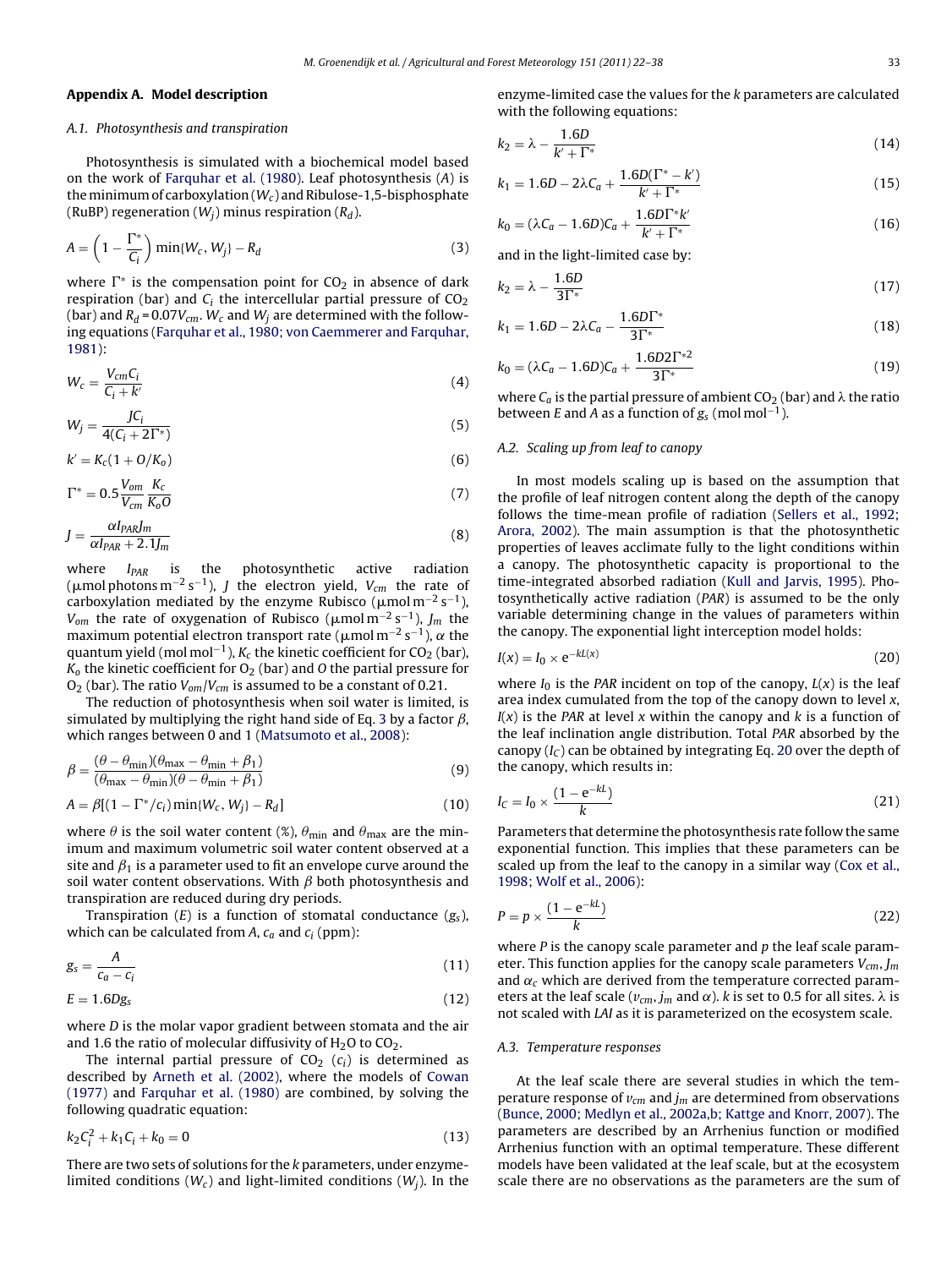<span id="page-12-0"></span>the individual leaves. The temperature response function that will be used in this study is [\(Knorr and Kattge, 2005; Thum et al., 2008\):](#page-14-0)

$$
p = p_{25} \times \exp\left\{ \frac{E_p(T - T_{ref})}{T_{ref}RT} \right\}
$$
 (23)

This function applies for the parameters  $v_{cm}$ ,  $j_m$ ,  $K_C$  and  $K_O$ , for which  $v_{cm,25}$ ,  $j_{m,25}$ ,  $K_{C,25}$  and  $K_{O,25}$  are the parameter values at the reference temperature ( $T_{ref}$ =25 °C),  $E_{v_{cm}}$ ,  $E_{j_m}$ ,  $E_C$  and  $E_O$  the activation energies,  $\overline{T}$  the temperature [K] and  $\overline{R}$  the gas constant.

# **Appendix B. Characteristics of the Fluxnet sites used in this study**

See Table B.1.

## **Table B.1**

The site name codes are a composition of country (first two letters) and site name (last three letters). Vegetation types are closed shrubland (CSH), cropland (CRO), deciduous broadleaf forest (DBF), evergreen broadleaf forest (EBF), evergreen needleleaf forest (ENF), grassland (GRA), mixed forest (MFO), open shrubland (OSH), savanna (SAV), wetland (WET) and woody savanna (WSA). Climates are arctic (AR), boreal (BO), subtropical Mediterranean (SM), temperate (TE), temperate continental (TC) and tropical (TR). References are given describing the sites, when no reference was available the site researcher is named.

| Site             | Climate         | Vegetation        | Latitude       | Longitude              | Reference                                       |
|------------------|-----------------|-------------------|----------------|------------------------|-------------------------------------------------|
| AT-Neu           | TE              | GRA               | 47.12          | 11.32                  | Wohlfahrt et al. (2008)                         |
| AU-Fog           | TR              | SAV               | $-12.54$       | 131.31                 | Jason Beringer                                  |
| AU-Wac           | TE              | EBF               | $-37.43$       | 145.19                 | Wood et al. (2008)                              |
| BE-Jal           | TE              | MF                | 50.56          | 6.07                   | Louis François                                  |
| BE-Vie           | TE              | MF                | 50.31          | 6.00                   | Aubinet et al. (2001)                           |
| BR-Ban           | TR              | EBF               | $-9.82$        | $-50.16$               | da Rocha et al. (2009)                          |
| BR-Sp1           | TR              | <b>WSA</b>        | $-21.62$       | $-47.65$               | Santos et al. (2004)                            |
| CA-Ca1           | TE              | ENF               | 49.87          | $-125.33$              | Humphreys et al. (2006)                         |
| CA-Ca2           | TE              | <b>ENF</b>        | 49.87          | $-125.29$              | Humphreys et al. (2006)                         |
| CA-Ca3           | TE              | <b>ENF</b>        | 49.53          | $-124.90$              | Humphreys et al. (2006)                         |
| CA-Mer           | TC              | 0SH               | 45.41          | $-75.52$               | Lafleur et al. (2003)                           |
| CA-NS3           | <b>BO</b>       | <b>ENF</b>        | 55.91          | $-98.38$               | Goulden et al. (2006)                           |
| CA-NS4           | BO              | ENF               | 55.91          | $-98.38$               | Goulden et al. (2006)                           |
| CA-NS5           | BO              | <b>ENF</b>        | 55.86          | $-98.49$               | Goulden et al. (2006)                           |
| CA-NS6           | BO              | 0SH               | 55.92          | $-98.96$               | Goulden et al. (2006)                           |
| CA-Oas           | <b>BO</b>       | <b>DBF</b>        | 53.63          | $-106.20$              | Black et al. (2000)                             |
| CA-Obs           | BO<br>BO        | <b>ENF</b><br>ENF | 53.99<br>53.92 | $-105.12$<br>$-104.69$ | Krishnan et al. (2008)<br>Howard et al. (2004)  |
| CA-Ojp<br>CA-Qcu | <b>BO</b>       | <b>ENF</b>        | 49.27          | $-74.04$               |                                                 |
| CA-Qfo           | BO              | ENF               | 49.69          | $-74.34$               | Giasson et al. (2006)<br>Bergeron et al. (2007) |
| CA-SF1           | BO              | <b>ENF</b>        | 54.49          | $-105.82$              | Mkhabela et al. (2009)                          |
| CA-SF2           | BO              | <b>ENF</b>        | 54.25          | $-105.88$              | Mkhabela et al. (2009)                          |
| CA-SF3           | <b>BO</b>       | <b>ENF</b>        | 54.09          | $-106.01$              | Mkhabela et al. (2009)                          |
| $CA-SI1$         | <b>BO</b>       | <b>ENF</b>        | 53.91          | $-104.66$              | Zha et al. (2009)                               |
| $CA-SJ2$         | BO              | ENF               | 53.95          | $-104.65$              | Zha et al. (2009)                               |
| $CA-SJ3$         | <b>BO</b>       | <b>ENF</b>        | 53.88          | $-104.65$              | Zha et al. (2009)                               |
| CA-TP4           | TC              | ENF               | 42.71          | $-80.36$               | Arain and Restrepo-Coupe (2005)                 |
| CH-Oe1           | TE              | GRA               | 47.29          | 7.73                   | Ammann et al. (2007)                            |
| CN-Cha           | TC              | MF                | 42.4           | 128.1                  | Guan et al. (2006)                              |
| $CN-Do2$         | <b>SM</b>       | GRA               | 31.58          | 121.9                  | Yan et al. (2008)                               |
| $CN-HaM$         | AR              | GRA               | 37.37          | 101.18                 | Kato et al. (2006)                              |
| DE-Hai           | TE              | DBF               | 51.08          | 10.45                  | Knohl et al. (2003)                             |
| DE-Kli           | TE              | CRO               | 50.89          | 13.52                  | Christian Bernhofer                             |
| DE-Tha           | TE              | ENF               | 50.96          | 13.57                  | Grünwald and Berhofer (2007)                    |
| DE-Wet           | TE              | ENF               | 50.45          | 11.46                  | Rebmann et al. (2010)                           |
| DK-Lva           | TE              | GRA               | 55.68          | 12.08                  | Gilmanov et al. (2007)                          |
| DK-Sor           | TE              | <b>DBF</b>        | 55.49          | 11.65                  | Pilegaard et al. (2003)                         |
| ES-ES1           | <b>SM</b>       | <b>ENF</b>        | 39.35          | $-0.32$                | Sanz et al. (2004)                              |
| ES-ES2           | SM              | <b>CRO</b>        | 39.28          | $-0.32$                | Maria Jose Sanz                                 |
| ES-LMa           | <b>SM</b>       | SAV               | 39.94          | $-5.77$                | Maria Jose Sanz                                 |
| ES-VDA           | TE              | GRA               | 42.15          | 1.45                   | Gilmanov et al. (2007)                          |
| FI-Hyy           | BO              | ENF               | 61.85          | 24.29                  | Suni et al. (2003b)                             |
| FI-Sod<br>FR-Fon | <b>BO</b><br>TE | ENF<br>DBF        | 67.36<br>48.48 | 26.64<br>2.78          | Suni et al. (2003a)<br>Eric Dufrêne             |
| FR-LBr           | TE              | <b>ENF</b>        | 44.72          | $-0.77$                | Berbigier et al. (2001)                         |
| $FR-Lq1$         | TE              | GRA               | 45.64          | 2.74                   | Gilmanov et al. (2007)                          |
| FR-Lq2           | TE              | GRA               | 45.64          | 2.74                   | Gilmanov et al. (2007)                          |
| GF-Guy           | TR              | EBF               | 5.28           | $-52.93$               | Bonal et al. (2008)                             |
| HU-Mat           | TE              | GRA               | 47.85          | 19.73                  | Pintér et al. (2008)                            |
| ID-Pag           | TR              | EBF               | 2.35           | 114.04                 | Hirano et al. (2007)                            |
| IE-Dri           | TE              | GRA               | 51.99          | $-8.75$                | Gerard Kiely                                    |
| IT-Amp           | SM              | GRA               | 41.9           | 13.61                  | Gilmanov et al. (2007)                          |
| IT-BCi           | SM              | CRO               | 40.52          | 14.96                  | Reichstein et al. (2003a)                       |
| IT-Col           | SM              | DBF               | 41.85          | 13.59                  | Valentini et al. (1996)                         |
| $IT-Cpz$         | SM              | EBF               | 41.71          | 12.38                  | Garbulksy et al. (2008)                         |
| IT-Lav           | TE              | ENF               | 45.96          | 11.28                  | Marcolla et al. (2003)                          |
| IT-Lec           | SM              | EBF               | 43.3           | 11.27                  | Lorenzo Genesio                                 |
| IT-LMa           | TE              | DBF               | 45.58          | 7.15                   | Fabio Petrella                                  |
| IT-Mal           | TE              | GRA               | 46.12          | 11.7                   | Gilmanov et al. (2007)                          |
| IT-MBo           | TE              | GRA               | 46.02          | 11.05                  | Gianelle et al. (2009)                          |
| IT-Non           | SM              | DBF               | 44.69          | 11.09                  | Reichstein et al. (2003a)                       |
| IT-Pia           | SM              | OSH               | 42.58          | 10.08                  | Reichstein et al. (2005)                        |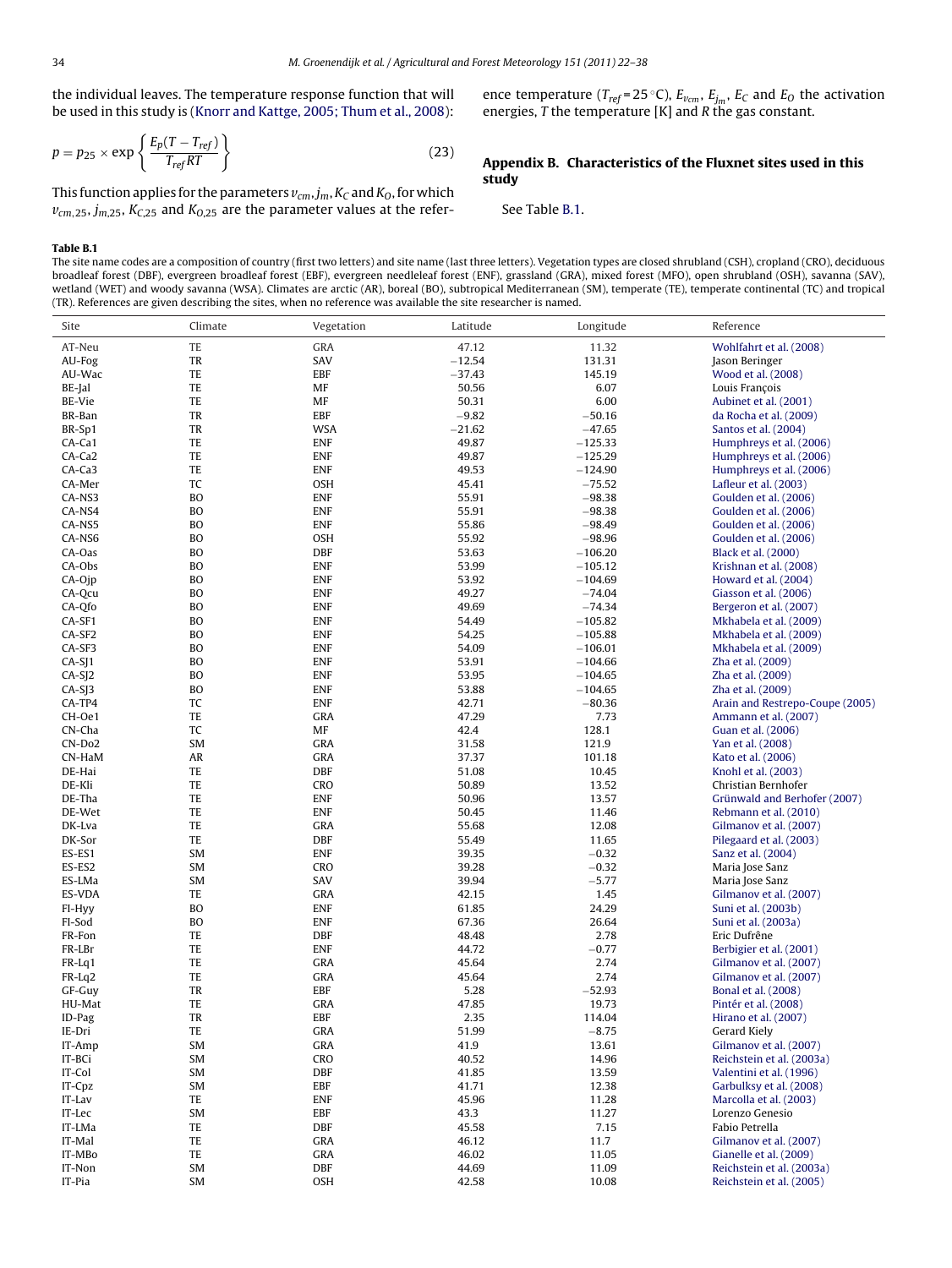| M. Groenendijk et al. / Agricultural and Forest Meteorology 151 (2011) 22-38 |  |
|------------------------------------------------------------------------------|--|
|                                                                              |  |

<span id="page-13-0"></span>Table B.1 (Continued )

| Site   | Climate   | Vegetation | Latitude | Longitude | Reference                |
|--------|-----------|------------|----------|-----------|--------------------------|
| IT-Ren | TE        | <b>ENF</b> | 46.59    | 11.43     | Montagnani et al. (2009) |
| IT-Ro1 | SM        | <b>DBF</b> | 42.41    | 11.93     | Rey et al. (2002)        |
| IT-SRo | <b>SM</b> | <b>ENF</b> | 43.73    | 10.28     | Chiesi et al. (2005)     |
| JP-Tom | TC        | MF         | 42.74    | 141.51    | Hirata et al. (2007)     |
| NL-Ca1 | TE        | <b>GRA</b> | 51.97    | 4.93      | Jacobs et al. $(2007)$   |
| NL-Ca2 | TE        | <b>CRO</b> | 51.95    | 4.9       | Jacobs et al. (2007)     |
| NL-Loo | TE        | <b>ENF</b> | 52.17    | 5.74      | Dolman et al. (2002)     |
| SE-Faj | TE        | <b>WET</b> | 56.27    | 13.55     | Lund et al. (2007)       |
| SE-Nor | TC        | <b>ENF</b> | 60.09    | 17.48     | Lagergren et al. (2008)  |
| SK-Tat | TC        | <b>ENF</b> | 49.12    | 20.16     | Dario Papale             |
| UK-EBu | TE        | <b>GRA</b> | 55.87    | $-3.21$   | <b>Mark Sutton</b>       |
| UK-ESa | TE        | <b>CRO</b> | 55.91    | $-2.86$   | John Moncrieff           |
| UK-Gri | TE        | <b>ENF</b> | 56.61    | $-3.8$    | Rebmann et al. (2005)    |
| UK-Ham | TE        | <b>DBF</b> | 51.12    | $-0.86$   | Mike Broadmeadow         |
| UK-PL3 | TE        | <b>DBF</b> | 51.45    | $-1.27$   | <b>Richard Harding</b>   |
| US-Bar | TC        | <b>DBF</b> | 44.06    | $-71.29$  | Jenkins et al. (2007)    |
| US-Blo | SM        | <b>ENF</b> | 38.9     | $-120.63$ | Misson et al. (2005)     |
| US-Bn1 | <b>BO</b> | <b>ENF</b> | 63.92    | $-145.38$ | Liu et al. (2005)        |
| US-Bn2 | <b>BO</b> | <b>DBF</b> | 63.92    | $-145.38$ | Liu et al. (2005)        |
| US-CaV | TE        | GRA        | 39.06    | $-79.42$  | <b>Tilden Meyers</b>     |
| US-Dk2 | <b>SM</b> | MF         | 35.97    | $-79.1$   | Pataki and Oren (2003)   |
| US-Dk3 | <b>SM</b> | MF         | 35.98    | $-79.09$  | Pataki and Oren (2003)   |
| US-Goo | <b>SM</b> | <b>GRA</b> | 34.25    | $-89.97$  | <b>Tilden Meyers</b>     |
| US-KS1 | <b>SM</b> | <b>ENF</b> | 28.46    | $-80.67$  | <b>Bert Drake</b>        |
| US-KS2 | SM        | <b>CSH</b> | 28.61    | $-80.67$  | Powell et al. (2006)     |
| US-Me1 | SM        | <b>ENF</b> | 44.58    | $-121.5$  | Irvine et al. (2007)     |
| US-Me3 | SM        | <b>ENF</b> | 44.32    | $-121.61$ | Vickers et al. (2009)    |
| US-Me4 | <b>SM</b> | <b>ENF</b> | 44.5     | $-121.62$ | Anthoni et al. (2002)    |
| US-MMS | <b>SM</b> | <b>DBF</b> | 39.32    | $-86.41$  | Schmid et al. (2000)     |
| US-MOz | <b>SM</b> | <b>DBF</b> | 38.74    | $-92.2$   | Gu et al. (2006)         |
| US-NC2 | SM        | <b>ENF</b> | 35.8     | $-76.67$  | Noormets et al. (2010)   |
| US-NR1 | <b>BO</b> | <b>ENF</b> | 40.03    | $-105.55$ | Monson et al. (2002)     |
| US-Syv | TC        | MF         | 46.24    | $-89.35$  | Desai et al. (2005)      |
| US-WCr | TC        | <b>DBF</b> | 45.81    | $-90.08$  | Cook et al. (2004)       |
| US-Wi1 | TC        | <b>DBF</b> | 46.73    | $-91.23$  | Noormets et al. (2007)   |
| US-Wi4 | TC        | <b>ENF</b> | 46.74    | $-91.17$  | Noormets et al. (2007)   |
| US-Wi8 | TC        | <b>DBF</b> | 46.72    | $-91.25$  | Noormets et al. (2007)   |
| US-Wrc | TC        | <b>ENF</b> | 45.82    | $-121.95$ | Falk et al. (2008)       |
| VU-Coc | TR        | EBF        | $-15.44$ | 167.19    | Roupsard et al. (2006)   |

#### **References**

- Ammann, C., Flechard, C., Leifeld, J., Neftel, A., Fuhrer, J., 2007. The carbon budget of newly established temperate grassland depends on management intensity. Agric. Ecosyst. Environ. 121, 5–20.
- Anthoni, P.M., Unsworth, M.H., Law, B.E., Irvine, J., Baldocchi, D.D., Van Tuyl, S., Moore, D., 2002. Seasonal differences in carbon and water vapor exchange in young and old-growth ponderosa pine ecosystems. Agric. Forest Meteorol. 111, 203–222.
- Arain, M.A., Restrepo-Coupe, N., 2005. Net ecosystem production in a temperate pine plantation in southeastern Canada. Agric. Forest Meteorol. 128, 223–241.
- Arneth, A., Lloyd, J., Šantrůčková, H., Bird, M., Grigoryev, S., Kalaschnikov, Y.N., Gleixner, G., Schulze, E.D., 2002. Response of central Siberian Scots pine to soil water deficit and long-term trends in atmospheric  $CO<sub>2</sub>$  concentration. Global Biogeochem. Cycles 16, 1005.
- Arneth, A., Sitch, S., Bondeau, A., Butterbach-Bahl, K., Foster, P., Gedney, N., de Noblet-Ducoudré, N., Prentice, I.C., Sanderson, M., Thonicke, K., Wania, R., Zaehle, S., 2010. From biota to chemistry and climate: towards a comprehensive description of trace gas exchange between the biosphere and atmosphere. Biogeosciences 7, 121–149.
- Arneth, A., Veenendaal, E.M., Best, C., Timmermans, W., Kolle, O., Montagnani, L., Shibistova, O., 2006. Water use strategies and ecosystem–atmosphere exchange of CO2 in two highly seasonal environments. Biogeosciences 3, 421–437.
- Arora, V., 2002. Modeling vegetation as a dynamic component in soil–vegetation–atmosphere transfer schemes and hydrological models. Rev. Geophys. 40, 3.
- Aubinet, M., Chermanne, B., Vandenhaute, M., Longdoz, B., Yernaux, M., Laitat, E., 2001. Long term carbon dioxide exchange above a mixed forest in the Belgian Ardennes. Agric. Forest Meteorol. 108, 293–315.
- Aubinet, M., Grelle, A., Ibrom, A., Rannik, Ü., Moncrieff, J., Foken, T., Kowalski, A.S., Martin, P.H., Berbigier, P., Bernhofer, C., Clement, R., Elbers, J., Granier, A., Grünwald, T., Morgenstern, K., Pilegaard, K., Rebmann, C., Snijders, W., Valentini, R., Vesala, T., 2000. Estimates of the annual net carbon and water exchange of forests: the EUROFLUX methodology. Adv. Ecol. Res. 30, 113–175.
- Baldocchi, D., 2008. TURNER REVIEW No. 15. 'Breathing' of the terrestrial biosphere: lessons learned from a global network of carbon dioxide flux measurement systems. Aust. J. Bot. 56, 1–26.
- Baldocchi, D., Falge, E., Gu, L., Olson, R., Hollinger, D., Running, S., Anthoni, P., Bernhofer, Ch., Davis, K., Evans, R., Fuentes, J., Goldstein, A., Katul, G., Law, B., Lee, X., Mahli, Y., Meyers, T., Munger, W., Oechel, W., Paw U, K.T., Pilegaard, K., Schmid, H.P., Valentini, R., Verma, S., Vesala, T., Wilson, K., Wofsy, S., 2001. FLUXNET: a new tool to study the temporal and spatial variability of ecosystem-scale carbon dioxide, water vapor, and energy flux densities. Bull. Am. Meteorol. Soc. 82, 2415–2434.
- Beer, C., Ciais, P., Reichstein, M., Baldocchi, D., Law, B.E., Papale, D., Soussana, J.F., Ammann, C., Buchmann, N., Frank, D., Gianelle, D., Janssens, I.A., Knohl, A., Köstner, B., Moors, E., Roupsard, O., Verbeeck, H., Vesala, T.,Williams, C.A.,Wohlfahrt, G., 2009. Temporal and among-site variability of inherent water use efficiency at the ecosystem level. Global Biogeochem. Cycles 23, GB2018.
- Berbigier, P., Bonnefond, J.M., Mellmann, P., 2001.  $CO<sub>2</sub>$  and water vapour fluxes for 2 years above Euroflux forest site. Agric. Forest Meteorol. 108, 183–197.
- Bergeron, O., Margolis, H.A., Black, T.A., Coursolle, C., Dunn, A.L., Barr, A.G., Wofsy, S.C., 2007. Comparison of carbon dioxide fluxes over three boreal black spruce forests in Canada. Global Change Biol. 13, 89–107.
- Black, T.A., Chen, W.J., Barr, A.G., 2000. Increased carbon sequestration by a boreal deciduous forest in years with a warm spring. Geophys. Res. Lett. 27, 1271–1274.
- Bonal, D., Bosc, A., Ponton, S., Goret, J.Y., Burban, B., Gross, P., Bonnefond, J.M., Elbers, J., Longdoz, B., Epron, D., Guehl, J.M., Granier, A., 2008. Impact of severe dry season on net ecosystem exchange in the Neotropical rainforest of French Guiana. Global Change Biol. 14, 1917–1933.
- Bonan, G.B., Levin, S., Kergoat, L., Oleson, K.W., 2002. Landscapes as patches of plant functional types: An integrating concept for climate and ecosytem models. Global Biogeochem. Cycles 16, 5.
- Bonan, G.B., Levis, S., Sitch, S., Vertenstein, M., Oleson, K.W., 2003. A dynamic global vegetation model for use with climate models: concepts and description of simulated vegetation dynamics. Global Change Biol. 9, 1543–1566.
- Box, E.O., 1996. Plant functional types and climate at the global scale. J. Veg. Sci. 7, 309–320.
- Bunce, J.A., 2000. Acclimation of photosynthesis to temperature in eight cool and warm climate herbaceous  $C_3$  species: Temperature dependence of parameters of a biochemical photosynthesis model. Photosynth. Res. 63, 59–67.
- Chapin, F.S., Bret-Harte, M.S., Hobbie, S.E., Zhong, H., 1996. Plant functional types as predictors of transient responses of arctic vegetation to global change. J. Veg. Sci. 7, 347–358.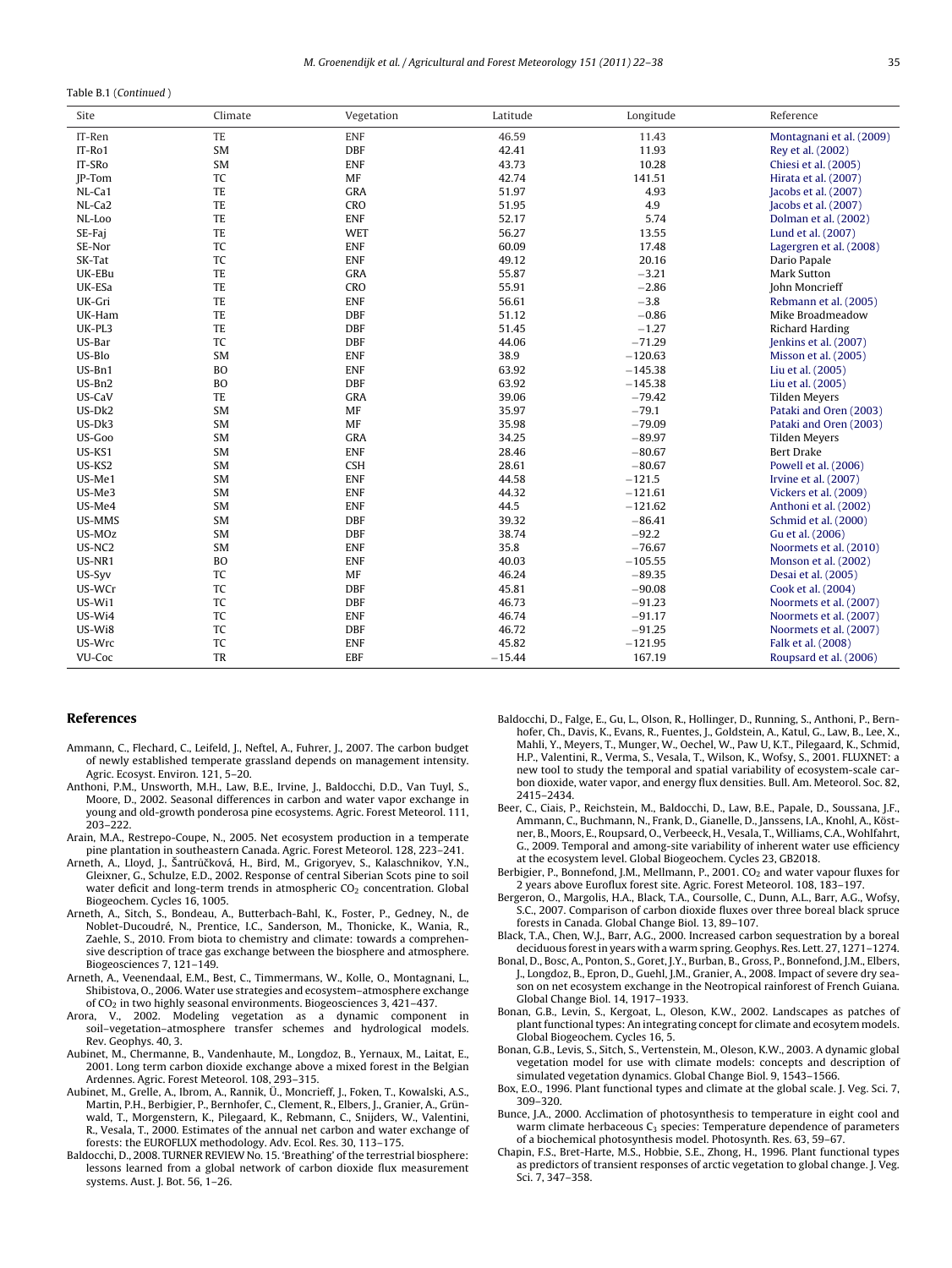- <span id="page-14-0"></span>Chiesi, M., Maselli, F., Bindi, M., Fibbi, L., Cherubina, P., Arlotta, E., Tirone, G., Matteucci, G., Seufert, G., 2005. Modelling carbon budget of Mediterranean forests using ground and remote sensing measurements. Agric. Forest Meteorol. 135, 22–34.
- Cook, B.D., Davis, K.J., Wang, W., Desai, A., Berger, B.W., Teclaw, R.M., Martin, J.G., Bolstad, P.V., Bakwin, P.S., Yi, C., Heilman,W., 2004. Carbon exchange and venting anomalies in an upland deciduous forest in northern Wisconsin, USA. Agric. Forest Meteorol. 126, 271–295.
- Cowan, I.R., 1977. Stomatal behaviour and environment. Adv. Bot. Res. 4, 117–228. Cox, P.M., Betts, R.A., Jones, C.D., Spall, S.A., Totterdell, I.J., 2000. Acceleration of global warming due to carbon-cycle feedbacks in a coupled climate model. Nature 408, 184–187.
- Cox, P.M., Huntingford, C., Harding, R.J., 1998. A canopy conductance and photosynthesis model for use in a GCM land surface scheme. J. Hydrol. 212–213, 79–94.
- da Rocha, H.R., Manzi, A.O., Cabral, O.M., Miller, S.D., Goulden, M.L., Saleska, S.R., Restrepo-Coupe, N., Wofsy, S.C., Borma, L.S., Artaxo, P., Vourlitis, G., Nogueira, Cardoso, F.L., Nobre, A.D., Kruijt, B., Freitas, H.C., von Randow, C., Aguiar, R.G., Maia, J.F., 2009. Patterns of water and heat flux across a biome gradient from tropical forest to savanna in Brazil. J. Geophys. Res. G: Biogeosci. 114, G00B12.
- Desai, A.R., Bolstad, P.V., Cook, B.D., Davis, K.J., Carey, E.V., 2005. Comparing net ecosystem exchange of carbon dioxide between an old-growth and mature forest in the upper Midwest, USA. Agric. Forest Meteorol. 128, 33–55.
- Dickinson, R.E., Sellers, A.H., Kennedy, P.J.,Wilson, M.F., 1986. Biosphere atmosphere transfer scheme (BATS) for the NCAR community climate model. NCAR technical note TN275+STR. 69 pp.
- Dolman, A.J., Moors, E.J., Elbers, J.A., 2002. The carbon uptake of a mid latitude forest on sandy soil. Agric. Forest Meteorol. 111, 157–170.
- Falk, M., Wharton, S., Schroeder, M., Ustin, S., Paw U, K.T., 2008. Flux partitioning in an old-growth forest: seasonal and interannual dynamics. Tree Physiol. 28, 509–520.
- Farquhar, G.D., von Caemmerer, S., Berry, J.A., 1980. A biochemical model of photosynthetic CO<sub>2</sub> assimilation in leaves of C<sub>3</sub> species. Planta 149, 78-90.
- Foley, J.A., Levis, S., Prentice, I.C., Pollard, D., Thompson, S.L., 1998. Coupling dynamic models of climate and vegetation. Global Change Biol. 4, 561–579.
- Friend, A.D., Arneth, A., Kiang, N.Y., Lomas, M., Ogée, J., Rödenbeck, C., Running, S.W., Santaren, J.D., Sitch, S., Viovy, N., Woodward, F.I., Zaehle, S., 2007. FLUXNET and modelling the global carbon cycle. Global Change Biol. 13, 610–633.
- Friend, A.D., Cox, P.M., 1995. Modelling the effects of atmospheric  $CO<sub>2</sub>$  on vegetation–atmosphere interactions. Agric. Forest Meteorol. 73, 285–295.
- Garbulksy, M.F., Penuelas, J., Papale, D., Fillela, I., 2008. Remote estimation of carbon dioxide uptake by a Mediterranean forest. Global Change Biol. 14, 2860–2867.
- Gianelle, D., Vescovo, L., Marcolla, B., Manca, G., Cescatti, A., 2009. Ecosystem carbon fluxes and canopy spectral reflectance of a mountain meadow. Int. J. Rem. Sens. 30, 435–449.
- Giasson, M.A., Coursolle, C., Margolis, H.A., 2006. Ecosystem-level  $CO<sub>2</sub>$  fluxes from a boreal cutover in eastern Canada before and after scarification. Agric. Forest Meteorol. 140, 23–40.
- Gilmanov, T.G., Soussana, J.F., Aires, L., Allard, V., Ammann, C., Balzarolo, M., Barcza, Z., Bernhofer, C., Campbell, C.L., Cernusca, A., Cescatti, A., Clifton-Brown, J., Dirks, B.O.M., Dore, S., Eugster, W., Fuhrer, J., Gimeno, C., Gruenwald, T., Haszpra, L., Hensen, A., Ibrom, A., Jacobs, A.F.G., Jones, M.B., Lanigan, G., Lau-<br>rila, T., Lohila, A., Manca, G., Marcolla, B., Nagy, Z., Pilegaard, K., Pinter, K., Pio, C., Raschi, A., Rogiers, N., Sanz, M.J., Stefani, P., Sutton, M., Tuba, Z., Valentini, R., Williams, M.L., Wohlfahrt, G., 2007. Partitioning European grassland net ecosystem CO2 exchange into gross primary productivity and ecosystem respiration using light response function analysis. Agric. Ecosyst. Environ. 121, 93–120.
- Goulden, M.L., Winston, G.C., McMillan, A.M.S., Litvak, M.E., Read, E.L., Rocha, A.V., Elliot, J.R., 2006. An eddy covariance mesonet to measure the effect of forest age on land–atmosphere exchange. Global Change Biol. 12, 2146–2162.
- Grünwald, T., Berhofer, C., 2007. A decade of carbon, water and energy flux measurements of an old spruce forest at the Anchor Station Tharandt. Tellus 59B, 387–396.
- Gu, L., Meyers, T., Pallardy, S.G., Hanson, P.J., Yang, B., Heuer, M., Hosman, K.P., Riggs, J.S., Sluss, D., Wullschleger, S.D., 2006. Direct and indirect effects of atmospheric conditions and soil moisture on surface energy partitioning revealed by a prolonged drought at a temperate forest site. J. Geophys Res. D: Atmos. 111, 16102.
- Guan, D.X., Wu, J.B., Zhao, X.S., Han, S.J., Yu, G.R., Sun, X.M., Jin, C.J., 2006. CO<sub>2</sub> fluxes over an old, temperate mixed forest in northeastern China. Agric. Forest Meteorol. 137, 138–149.
- Harrison, S.P., Prentice, I.C., Barboni, D., Kohfeld, K.E., Ni, J., Sutra, J.P., 2010. Ecophysiological and bioclimatic foundations for a global plant functional classification. J. Veg. Sci. 21, 300–317.
- Hirano, T.H., Segah, H., Harada, T., Limin, S., June, T., Hirata, R., Osaki, M., 2007. Carbon dioxide balance of a tropical peat swamp forest in Kalimantan, Indonesia. Global Change Biol. 13, 412–425.
- Hirata, R., Hirano, T., Saigusa, N., Fujinuma, Y., Inukai, K., Kitamori, Y., Takahashi, Y., Yamamoto, S., 2007. Seasonal and interannual variations in carbon dioxide exchange of a temperate larch forest. Agric. Forest Meteorol. 147, 110–124.
- Howard, E.A., Gower, S.T., Foley, J.A., Kucharik, C.J., 2004. Effects of logging on carbon dynamics of a jack pine forest in Saskatchewan, Canada. Global Change Biol. 10, 1267–1284.
- Humphreys, E.R., Black, T.A., Morgenstern, K., Cai, T., Drewitt, G.B., Nesic, Z., Trofymow, J.A., 2006. Carbon dioxide fluxes in coastal Douglas-fir stands at different

stages of development after clearcut harvesting. Agric. Forest Meteorol. 140, 6–22.

- Irvine, J., Law, B.E., Hibbard, K.A., 2007. Postfire carbon pools and fluxes in semiarid ponderosa pine in Central Oregon. Global Change Biol. 13, 1748–1760.
- Jacobs, C.M.J., Jacobs, A.F.G., Bosveld, F.C., Hendriks, D.M.D., Hensen, A., Kroon, P.S., Moors, E.J., Nol, L., Schrier-Uijl, A., Veenendaal, E.M., 2007. Variability of annual CO2 exchange from Dutch grasslands. Biogeosciences 4, 803–816.
- Jenkins, J.P., Richardson, A.D., Braswell, B.H., Ollinger, S.V., Hollinger, D.Y., Smith, M.L., 2007. Refining light-use efficiency calculations for a deciduous forest canopy using simultaneous tower-based carbon flux and radiometric measurements. Agric. Forest Meteorol., 64–79.
- Kato, T., Tang, Y., Gu, S., Hirota, M., Du, M., Li, Y., Zhao, X., 2006. Temperature and biomass influences on interannual changes in CO<sub>2</sub> exchange in an alpine meadow on the Qinghai-Tibetan Plateau. Global Change Biol. 12, 1285–1298.
- Kattge, J., Knorr, W., 2007. Temperature acclimation in a biochemical model of photosynthesis: a reanalysis of data from 36 species. Plant Cell Environ. 30, 1176–1190.
- Kleidon, A., Fraedrich, K., Low, C., 2007. Multiple steady-states in the terrestrial atmosphere-biosphere system: a result of a discrete vegetation classification? Biogeosciences 4, 707–714.
- Knohl, A., Schulze, E.D., Kolle, O., Buchmann, N., 2003. Large carbon uptake by an unmanaged 250-year-old deciduous forest in Central Germany. Agric. Forest Meteorol. 118, 151–167.
- Knorr,W., Kattge, J., 2005. Inversion of terrestrial ecosystem model parameter values against eddy covariance measurements by Monte Carlo sampling. Global Change Biol. 11, 1333–1351.
- Krinner, G., Viovy, N., de Noblet-Ducoudré, N., Ogée, J., Polcher, J., Friedlingstein, P., Ciais, P., Sitch, S., Prentice, I.C., 2005. A dynamic global vegetation model for studies of the coupled atmosphere–biosphere system. Global Biogeochem. Cycles 19, GB1015.
- Krishnan, P., Black, T.A., Barr, A.G., Grant, N.J., Gaumont-Guay, D., Nesic, Z., 2008. Factors controlling the interannual variability in the carbon balance of a southern boreal black spruce forest. J. Geophys Res. D: Atmos. 113, D09109.
- Kull, O., Jarvis, P.G., 1995. The role of nitrogen in a simple scheme to scale up photosynthesis from leaf to canopy. Plant Cell Environ. 18, 1174–1182.
- Lafleur, P.M., Roulet, N.T., Bubier, J.L., Frolking, S., Moore, T.R., 2003. Interannual variability in the peatland–atmosphere carbon dioxide exchange at an ombrotrophic bog. Global Biochem. Cycles 17, 1036.
- Lagarias, J.C., Reeds, J.A., Wright, M.H., Wright, P.E., 1998. Convergence properties of the Nelder-Mead simplex method in low dimensions. SIAM J. Optim. 9, 122– 147.
- Lagergren, F., Lindroth, A., Dellwik, E., Ibrom, A., Lankreijer, H., Launiainen, S., Mölder, M., Kolari, P., Pilegaard, K., Vesala, T., 2008. Biophysical controls on CO<sub>2</sub> fluxes of three Northern forests based on long-term eddy covariance data. Tellus 60B, 143–152.
- Lasslop, G., Reichstein, M., Kattge, J., Papale, D., 2008. Influences of observation errors in eddy flux data on inverse model parameter estimation. Biogeosciences 5, 1311–1324.
- Law, B.E., Falge, E., Gu, L., Baldocchi, D.D., Bakwin, P., Berbigier, P., Davis, K., Dolman, A.J., Falk, M., Fuentes, J.D., Goldstein, A., Granier, A., Grelle, A., Hollinger, D., Janssens, I.A., Jarvis, P., Jensen, N.O., Katul, G., Mahli, Y., Matteucci, G., Meyers, T., Monson, R., Munger, W., Oechel, W., Olson, R., Paw U, K.T., Pilegaard, K., Thorgeirsson, H., Valentini, R., Verma, S., Vesala, T., Wilson, K., Wofsy, S., 2002. Environmental controls over carbon dioxide and water vapor exchange of terrestrial vegetation. Agric. Forest Meteorol. 113, 97–120.
- Leuning, R., 1995. A critical appraisal of a combined stomatal-photosynthesis model for C3 plants. Plant Cell Environ. 18, 339–355.
- Leuning, R., 2002. Temperature dependence of two parameters in a photosynthesis model. Plant Cell Environ. 25, 1205–1210.
- Liu, H., Randerson, J.T., Lindfors, J., Chapin III, F.S., 2005. Changes in the surface energy budget after fire in boreal ecosystems of interior Alaska: an annual perspective. J. Geophys Res. D: Atmos. 110, 13101.
- Lund, M., Lindroth, A., Christensen, T., 2007. Annual CO<sub>2</sub> balance of a temperate bog. Tellus 59B, 804–811.
- Luyssaert, S., Inglima, I., Jung, M., Richardson, A.D., Reichstein, M., Papale, D., Piao, S.L., Schulze, E.D., Wingate, L., Matteucci, G., Aragao, L., Aubinet, M., Beer, C., Bernhofer, C., Black, K.G., Bonal, D., Bonnefond, J.M., Chambers, J., Ciais, P., Cook, B., Davis, K.J., Dolman, A.J., Gielen, B., Goulden, M., Grace, J., Granier, A., Grelle, A., Griffis, T., Grünwald, T., Guidolotti, G., Hanson, P.J., Harding, R., Hollinger, D.Y., Hutyra, L.R., Kolari, P., Kruijt, B., Kutsch, W., Lagergren, F., Laurila, T., Law, B.E., Le Mair, G., Lindroth, A., Loustau, D., Malhi, Y., Mateus, J., Migliavacca, M., Misson, L., Montagnani, L., Moncrieff, J., Moors, E., Munger, J.W., Nikinmaa, E., Ollinger, S.V., Pita, G., Rebmann, C., Roupsard, O., Saigusa, N., Sanz, M.J., Seufert, G., Sierra, C., Smith, M.L., Tang, J., Valentini, R., Vesala, T., Janssens, I.A., 2007. CO<sub>2</sub> balance of boreal, temperate, and tropical forests derived from a global database. Global Change Biol. 13, 2509–2537.
- Marcolla, B., Pitacco, A., Cescatti, A., 2003. Canopy architecture and turbulence structure in a coniferous forest. Boundary-Layer Meteorol. 108, 39–59.
- Matsumoto, K., Ohta, T., Nakai, T., Kuwada, T., Daikoku, K., Iida, S., Yabuki, H., Kononov, A.V., van der Molen, M.K., Kodama, Y., Maximov, T.C., Dolman, A.J., Hattori, S., 2008. Responses of surface conductance to forest environments in the Far East. Agric. Forest Meteorol. 148, 1926–1940.
- Medlyn, B.E., Dreyer, E., Ellsworth, D., Forstrueter, M., Harley, P.C., Kirschbaum, M.U.F., Le Roux, X., Montpied, P., Strassemeyer, J., Walcroft, A., Wang, K., Loustau, D., 2002a. Temperature response of parameters of a biochemically based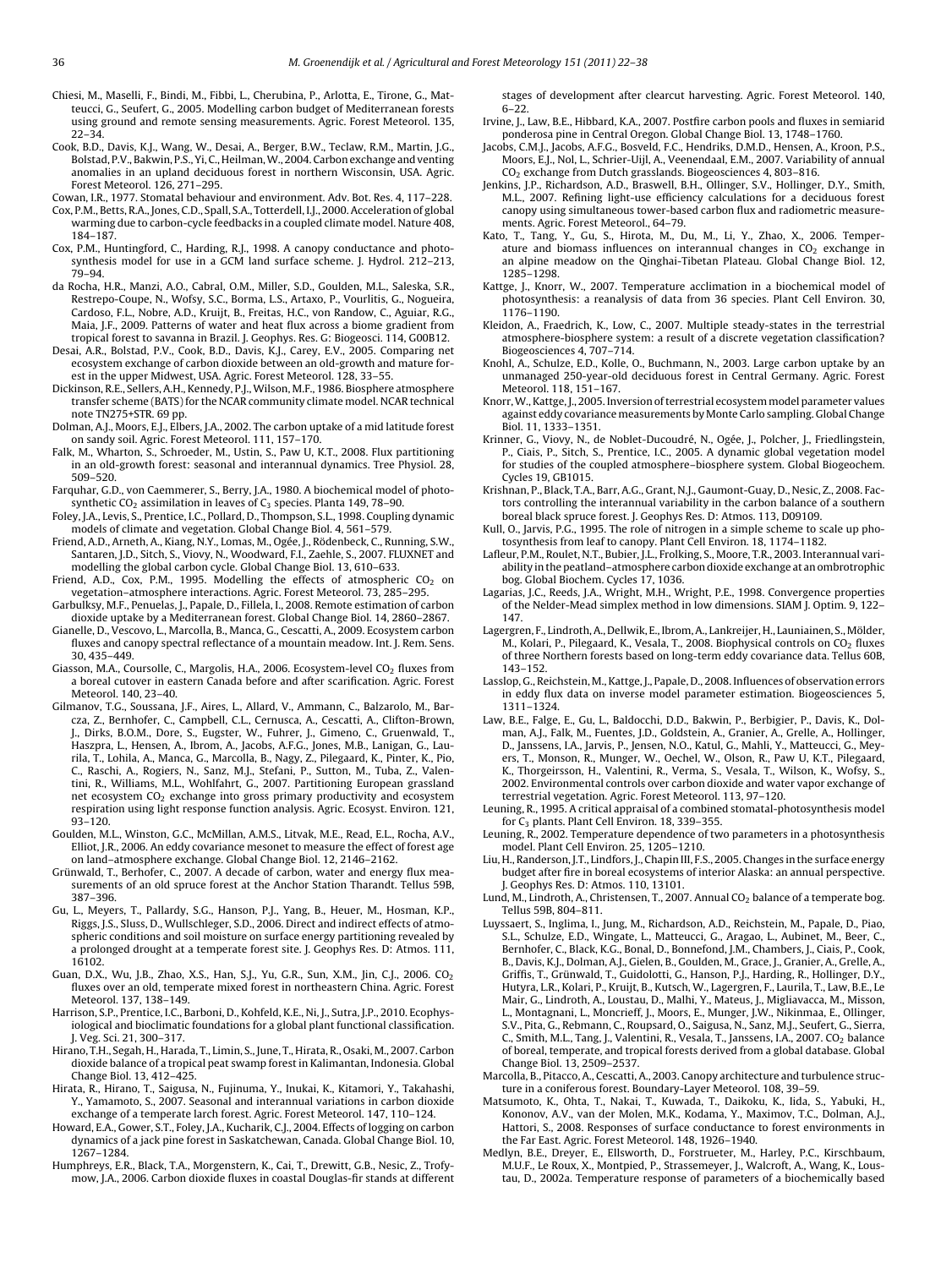<span id="page-15-0"></span>model of photosynthesis. II. A review of experimental data. Plant Cell Environ. 25, 1167–1179.

- Medlyn, B.E., Loustau, D., Delzon, S., 2002b. Temperature response of parameters of a biochemically based model of photosynthesis. I. Seasonal changes in mature maritime pine (Pinus pinaster. Ait.). Plant Cell Environ. 25b, 1155–1165.
- Meinzer, F.C., 2003. Functional convergence in plant responses to the environment. Oecologia 134, 1–11.
- Mercado, L.M., Lloyd, J., Dolman, A.J., Sitch, S., Patino, S., 2009. Modelling basin-wide variations in Amazon forest productivity – Part 1: Model calibration, evaluation and upscaling functions for canopy photosynthesis. Biogeosciences 6, 1247–1272.
- Misson, L., Tang, J., Xu, M., McKay, M., Goldstein, A., 2005. Influences of recovery from clear-cut, climate variability, and thinning on the carbon balance of a young ponderosa pine plantation. Agric. Forest Meteorol. 130, 207–222.
- Mkhabela, M.S., Amiro, B.D., Barr, A.G., Black, T.A., Hawthorne, I., Kidston, J., McCaughey, J.H., Orchansky, A.L., Nesic, Z., Sass, A., Shashkov, A., Zha, T., 2009. Comparison of carbon dynamics and water use efficiency following fire and harvesting in Canadian boreal forests. Agric. Forest Meteorol. 149, 783–794.
- Moffat, A.M., Papale, D., Reichstein, M., Hollinger, D.Y., Richardson, A.D., Barr, A.G., Beckstein, C., Braswell, B.H., Churkina, G., Desai, A.R., Falge, E., Gove, J.H., Heimann, M., Hui, D., Jarvis, A.J., Kattge, J., Noormets, A., Stauch, V.J., 2007. Comprehensive comparison of gap-filling techniques for eddy covariance net carbon fluxes. Agric. Forest Meteorol. 147, 209–232.
- Monson, R.K., Turnipseed, A.A., Sparks, J.P., Harley, P.C., Scott-Denton, L.E., Sparks, K., Huxman, T.E., 2002. Carbon sequestration in a high-elevation, subalpine forest. Global Change Biol. 8, 459–478.
- Montagnani, L., Manca, G., Canepa, E., Georgieva, E., Acosta, M., Feigenwinter, C., Janous, D., Kerschbaumer, G., Lindroth, A., Minach, L., Minerbi, S., Mölder, M., Pavelka, M., Seufert, G., Zeri, M., Ziegler, W., 2009. A new mass conservation approach to the study of  $CO<sub>2</sub>$  advection in an alpine forest. J. Geophys Res. D: Atmos. 114, 07306.
- Noormets, A., Chen, J., Crow, T.R., 2007. Age-dependent changes in ecosystem carbon fluxes in managed forests in Northern Wisconsin, USA. Ecosystems, 10.
- Noormets, A., Gavazzi,M.J.,McNulty, S.G., Domec, J.C., Sun, G., King, J.S., Chen, J., 2010. Response of carbon fluxes to drought in a coastal plain loblolly pine forest. Global Change Biol. 16, 272–287.
- ORNL DAAC, 2009. MODIS subsetted land products. Collection 5. Available online <http://www.daac.ornl.gov/MODIS/modis.html> from ORNL DAAC, Oak Ridge, Tennessee, U.S.A.
- Owen, K.E., Tenhunen, J., Reichstein, M., Wang, Q., Falge, E., Geyer, R., Xiao, X., Stoy, P., Amman, C., Afrain, A., Aubinet, M., Aurela, M., Bernhofer, C., Chojnicki, B.H., Granier, A., Gruenwald, T., Hadley, J., Heinesch, B., Hollinger, D., Knohl, A., Kutsch, W., Lohila, A., Meyers, T., Moors, E., Moureaux, C., Pilegaard, K., Saigusa, N., Verma, S., Vesala, T., Vogel, C., 2007. Linking flux network measurements to continental scale simulations: ecosystem carbon dioxide exchange capacity under non-water-stressed conditions. Global Change Biol. 13, 1–27.
- Papale, D., Reichstein, M., Aubinet, M., Canfora, E., Bernhofer, C., Kutsch,W., Longdoz, B., Rambal, S., Valentini, R., Vesala, T., Yakir, D., 2006. Towards a standardized processing of net ecosystem exchange measured with eddy covariance technique: algorithms and uncertainty estimation. Biogeosciences 3, 571–583.
- Papale, D., Valentini, R., 2003. A new asssesment of European forests carbon exchanges by eddy fluxes and artificial neural network spatialization. Global Change Biol. 9, 525–535.
- Pataki, D.E., Oren, R., 2003. Species differences in stomatal control of water loss at the canopy scale in a mature bottomland deciduous forest. Adv. Water Resour. 26, 1267–1278.
- Pilegaard, K., Mikkelsen, T.N., Beier, C., Jensen, N.O., Ambus, P., Ro-Poulsen, H., 2003. Field measurements of atmosphere–biosphere interactions in a Danish beech forest. Bor. Environ. Res. 8, 315–333.
- Pintér, K., Barcza, Z., Balogh, J., Czóbel, S., Csintalan, Z., Tuba, Z., Nagy, Z., 2008. Interannual variability of grasslands' carbon balance depends on soil type. Commun. Ecol. 9, 43–48.
- Pitman, A.J., 2003. The evolution of, and revolution in, land surface schemes designed for climate models. Int. J. Clim. 23, 479–510.
- Powell, T.L., Bracho, R., Li, J., Dore, S., Hinkle, C.R., Drake, B.G., 2006. Environmental controls over net ecosystem carbon exchange of scrub oak in central Florida. Agric. Forest Meteorol. 141, 19–34.
- Raupach, M.R., Rayner, P.J., Barrett, D.J., Defries, R.S., Heimann, M., Ojima, D.S., Quegan, S., Schmullius, C.C., 2005. Model-data synthesis in terrestrial carbon observations: methods, data requirements and data uncertainty specifications. Global Change Biol. 11, 378–397.
- Rayner, P.J., Scholze, M., Knorr, W., Kaminski, T., Giering, R., Widmann, H., 2005. Two decades of terrestrial carbon fluxes from a carbon cycle data assimilation system (CCDAS). Global Biogeochem. Cycles 19, GB2026.
- Rebmann, C., Göckede, M., Foken, T., Aubinet, M., Aurela, M., Berbigier, P., Bernhofer, C., Buchmann, N., Carrara, A., Cescatti, A., Ceulemans, R., Clement, R., Elbers, J.A., Granier, A., Grünwald, T., Guyon, D., Havránková, K., Heinesch, B., Knohl, A., Laurila, T., Longdoz, B., Marcolla, B., Markkanen, T., Miglietta, F., Moncrieff, J., Montagnani, L., Moors, E., Nardino, M., Ourcival, J.M., Rambal, S., Rannik, U., Rotenberg, E., Sedlak, P., Unterhuber, G., Vesala, T., Yakir, D., 2005. Quality analysis applied on eddy covariance measurements at complex forest sites using footprint modelling. Theor. Appl. Climatol., 80.
- Rebmann, C., Zeri, M., Lasslop, G., Mund, M., Kolle, O., Schulze, E.D., Feigenwinter, C., 2010. Treatment and assessment of the  $CO<sub>2</sub>$ -exchange at a complex forest site in Thuringia, Germany. Agric. Forest Meteorol. 150, 684–691.
- Reich, P.B., Walters, M.B., Ellsworth, D.S., 1997. From tropics to tundra: Global convergence in plant functioning. Proc. Nat. Acad. Sci. U.S.A. 94, 13730–13734.
- Reichstein, M., Falge, E., Baldocchi, D., Papale, D., Aubinet, M., Berbignier, P., Bernhofer, C., Buchmann, N., Gilmanov, T., Granier, A., Grunwald, T., Havranovka, K., Ilvesniemi, H., Janous, D., Knohl, A., Laurila, T., Lohila, A., Loustau, D., Mattuecci, G., Meyers, T., Miglietta, F., Ourcival, J.M., Pumpanen, J., Rambal, S., Rotenberg, E., Sanz, M., Tenhunen, J., Seufert, G., Vaccari, F., Vesala, T., Yakir, D., Valentini, R., 2005. On the separation of net ecosystem exchange into assimilation and ecosystem respiration: review and improved algorithm. Global Change Biol. 11, 1424–1439.
- Reichstein, M., Rey, A., Freibauer, A., Tenhunen, J., Valentini, R., Banza, J., Casals, P., Cheng, Y., Grünzweig, J.M., Irvine, J., Joffre, R., Law, B.E., Loustau, D., Miglietta, F., Oechel, W., Ourcival, J.M., Pereira, J.S., Peressotti, A., Ponti, F., Qi, Y., Rambal, S., Rayment, M., Romanya, J., Rossi, F., Tedeschi, V., Tirone, G., Xu, M., Yakir, D., 2003a. Modeling temporal and large-scale spatial variability of soil respiration from soil water availability, temperature and vegetation productivity indices. Global Biochem. Cycles 17, 1104.
- Reichstein, M., Tenhunen, J., Roupsard, O., Ourcival, J.M., Rambal, S., Miglietta, F., Peressotti, A., Pecchiari, M., Tirone, G., Valentini, R., 2003b. Inverse modeling of seasonal drought effects on canopy  $CO<sub>2</sub>/H<sub>2</sub>O$  exchange in three Mediterranean ecosystems. J. Geophys Res. D: Atmos. 108, 4726.
- Rey, A., Pegoraro, E., Tedeschi, V., De Parri, I., Jarvis, P.G., Valentini, R., 2002. Annual variation in soil respiration and its components in a coppice oak forest in Central Italy. Global Change Biol. 8, 851–866.
- Richardson, A.D., Hollinger, D.Y., 2005. Statistical modeling of ecosystem respiration using eddy covariance data: maximum likelihood parameter estimation, and Monte Carlo simulation of model and parameter uncertainty, applied to three simple models. Agric. Forest Meteorol. 131, 191–208.
- Richardson, A.D., Hollinger, D.Y., Aber, J.D., Ollinger, S.V., Braswell, B.H., 2007. Environmental variation is directly responsible for short- but not long-term variation in forest–atmosphere carbon exchange. Global Change Biol. 13, 788–803.
- Richardson, A.D., Hollinger, D.Y., Burba, G.G., Davis, K.J., Flanagan, L.B., Katul, G.G., Munger, J.W., Ricciuto, D.M., Stoy, P.C., Suyker, A.E., Verma, S.B.,Wofsy, S.C., 2006. A multi-site analysis of random error in tower-based measurements of carbon and energy fluxes. Agric. Forest Meteorol. 136, 1–18.
- Richardson, A.D., Mahecha, M.D., Falge, E., Kattge, J., Moffat, A.M., Papale, D., Reichstein, M., Stauch, V.J., Braswell, B.H., Churkina, G., Kruijt, B., Hollinger, D.Y., 2008. Statistical properties of random  $CO<sub>2</sub>$  flux measurment uncertainty inferred from model residuals. Agric. Forest Meteorol. 148, 38–50.
- Roupsard, O., Bonnefond, J.M., Irvine, M., Berbigier, P., Nouvellon, Y., Dauzat, J., Taga, S., Hamel, O., Jourdan, C., Saint-Andrè, L.,Mialet-Serra, I., Labouisse, J.P., Epron, D., Joffre, R., Braconnier, S., Rouzière, A., Navarro, M., Bouillet, J.P., 2006. Partitioning energy and evapo-transpiration above and below a tropical palm canopy. Agric. Forest Meteorol. 139, 252–268.
- Santos, A.J.B., Quesada, C.A., Da Silva, G.T., Maia, J.F., Miranda, H.S., Miranda, A.C., Lloyd, J., 2004. High rates of net ecosystem carbon assimilation by Brachiara pasture in the Brazilian Cerrado. Global Change Biol. 10, 877–885.
- Sanz, M.J., Carrara, A., Gimeno, C., 2004. Effects of a dry and warm summer conditions on CO2 and energy fluxes from three Meditteranean ecosystems. Geophys. Res. Abst. 6, 3239.
- Schmid, H.P., Grimmond, C.S.B., Cropley, F., Offerle, B., Su, H.B., 2000. Measurements of CO2 and energy fluxes over a mixed hardwood forest in the mid-western United States. Agric. Forest Meteorol. 103, 357–374.
- Schymanski, S.J., Roderick, M.L., Sivapalan, M., Hutley, L.B., Beringer, J., 2007. A canopy-scale test of the optimal water-use hypothesis. Plant Cell Environ. 31, 97–111.
- Schymanski, S.J., Sivapalan, M., Roderick, M.L., Hutley, L.B., Beringer, J., 2009. An optimality-based model of the dynamic feedbacks between natural vegetation and the water balance. Water Resour. Res. 45, W01412.
- Seber, G.A.F., 1984. Multivariate Observations. Wiley, New York.
- Sellers, P.J., Berry, J.A., Collatz, G.J., Field, C.B., Hall, F.G., 1992. Canopy reflectance, photosynthesis and transpiration. III. A reanalysis using improved leaf models and a new canopy integration scheme. Remote Sens. Environ. 42, 187–216.
- Sellers, P.J., Dickinson, R.E., Randall, D.A., Betts, A.K., Hall, F.G., Berry, J.A., Collatz, G.J., Denning, A.S., Mooney, H.A., Nobre, C.A., Sato, N., Field, C.B., Henderson-Sellers, A., 1997. Modeling the exchanges of energy, water, and carbon between continents and the atmosphere. Science 275, 502–509.
- Sellers, P.J., Mintz, Y., Sud, Y., Dalcher, A., 1986. A simple biosphere model (SiB) for use within general circulation models. J. Atmos. Sci. 43, 505–531.
- Sellers, P.J., Randall, D.A., Collatz, G.J., Berry, J.A., Field, C.B., Dazlich, D.A., Zhang, C., Collelo, G.D., Bounoua, L., 1996. A revised land surface parametererization (SiB2) for atmospheric GCMs. Part I: Model formulation. J. Clim. 9, 676–705.
- Sitch, S., Smith, B., Prentice, I.C., Arneth, A., Bondeau, A., Cramer, W., Kaplan, J.O., Levis, S., Lucht, W., Sykes, M.T., Thonicke, K., Venevsky, S., 2003. Evaluation of ecosystem dynamics, plant geography and terrestrial carbon cycling in the LPJ dynamic global vegetation model. Global Change Biol. 9, 161–185.
- Stöckli, R., Lawrence, D.M., Niu, G.Y., Oleson, K.W., Thornton, P.E., Yang, Z.L., Bonan, G.B., Denning, A.S., Running, S.W., 2008. Use of FLUXNET in the Community Land Model development. J. Geophys Res. G: Biogeosci. 113, 01025.
- Stoy, P.C., Richardson, A.D., Baldocchi, D.D., Katul, G.G., Stanovick, J., Mahecha, M.D., Reichstein, M., Detto, M., Law, B.E., Wohlfahrt, G., Arriga, N., Campos, J., McCaughey, J.H., Montagnani, L., Paw U., K.T., Sevanto, S., Williams, M., 2009. Biosphere–atmosphere exchange of  $CO<sub>2</sub>$  in relation to climate: a cross-biome analysis across multiple time scales. Biogeosciences 6, 2297–2312.
- Suni, T., Berninger, F., Vesala, T., Markkanen, T., Hari, P., Mäkelä, A., Ilvesniem, H., Hänninen, H., Nikinmaa, E., Huttula, T., Laurila, T., Aurela, M., Grelle, A., Lindroth,